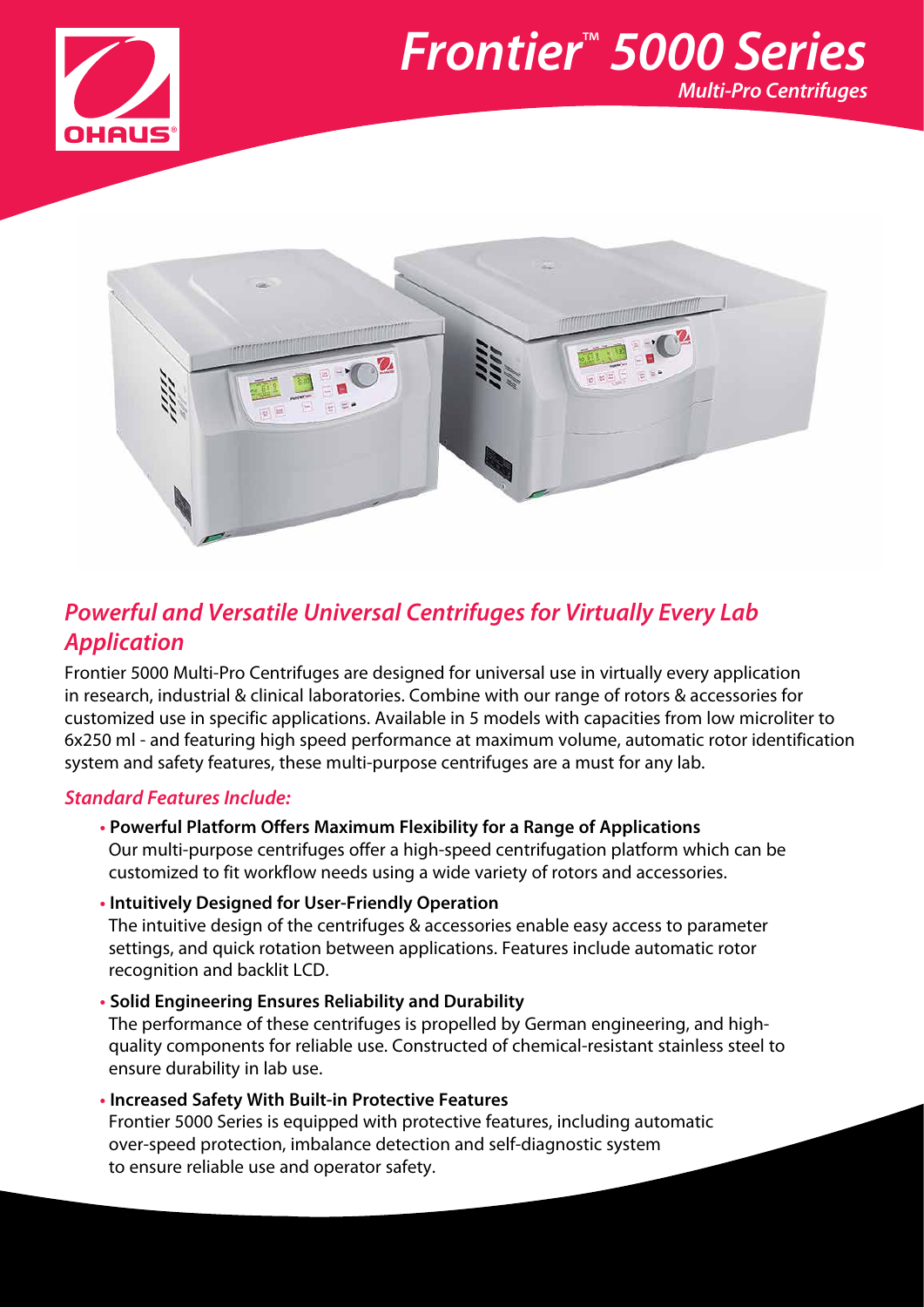# *Frontier*™  *5000 Series Multi-Pro Centrifuges*

### **Maximum Application Flexibility**

Choose from five models from small to medium capacity, speed range of 14,000 – 16,000 rpm and non-refrigerated/refrigerated options to suit your application. Ideal for spinning most tubes and bottles in the lab, including microtubes, blood tubes, round bottom tubes, conical tubes and microtiter plates.

#### **FC5714 Centrifuge (non-refrigerated)**

- **•** Compatible with up to 9 optional rotors and 77 accessories
- **•** Capacities from microliter to 4**×**100 ml
- **•** High-speed centrifugation (>10000 rpm) from 0.2 ml up to 1.5/2.0 ml tubes

### **FC5718 (non-refrigerated) and FC5718R (refrigerated) Centrifuges**

- **•** Compatible with up to 19 optional rotors and 122 accessories
- **•** Capacities from microliter to 4**×**100 ml
- **•** High-speed centrifugation (>10000 rpm) from 0.2 ml up to 85 ml tubes
- **•** Temperature variable range of -20 °C to 40 °C (FC5718R)

### **FC5816 (non-refrigerated) and FC5816R (refrigerated) Centrifuges**

- **•** Compatible with up to 13 optional rotors and 71 accessories
- **•** Capacities from microliter to 6**×**250 ml
- **•** Improved sample processing through-put with additional rotor for blood collection tubes and standard conical tubes
- **•** High-speed centrifugation (>10000 rpm) from 0.2 ml up to 250 ml tubes
- **•** Temperature variable range of -20 °C to 40 °C (FC5816R)

## **Intuitively Designed for Simple Operation**

Frontier 5000 Series was designed to make lab processes more efficient and easier, and includes many user-friendly features & software that allow for intuitive operation.

- **•** Automatic rotor identification makes switching between applications extremely easy
- **•** Simple one-hand operation enabled by the selection button/rotary knob combination —even with gloves on
- **•** Large backlit LCD display shows centrifugation settings and real-time parameters on one interface
- **•** Program storage up to 99 runs including parameter settings and rotor types

## **Solid Engineering Ensures Reliability**

Manufactured with high-quality components for reliable use and German engineered for high performance. Chemical and corrosion-resistant stainless steel housing ensures durability in lab environments.

- **•** Maintenance-free induction drive
- **•** Thread-free rotor locking mechanism
- **•** Optimized airflow system to keep samples cool (non-refrigerated models)
- Pre-cooling program to quickly reach desired temperature (refrigerated models)
- **•** Chemical and corrosion-resistant stainless steel housing ensures durability in lab environments
- **•** Self-diagnostic program to record usage and error history for easy maintenance and to minimize downtime









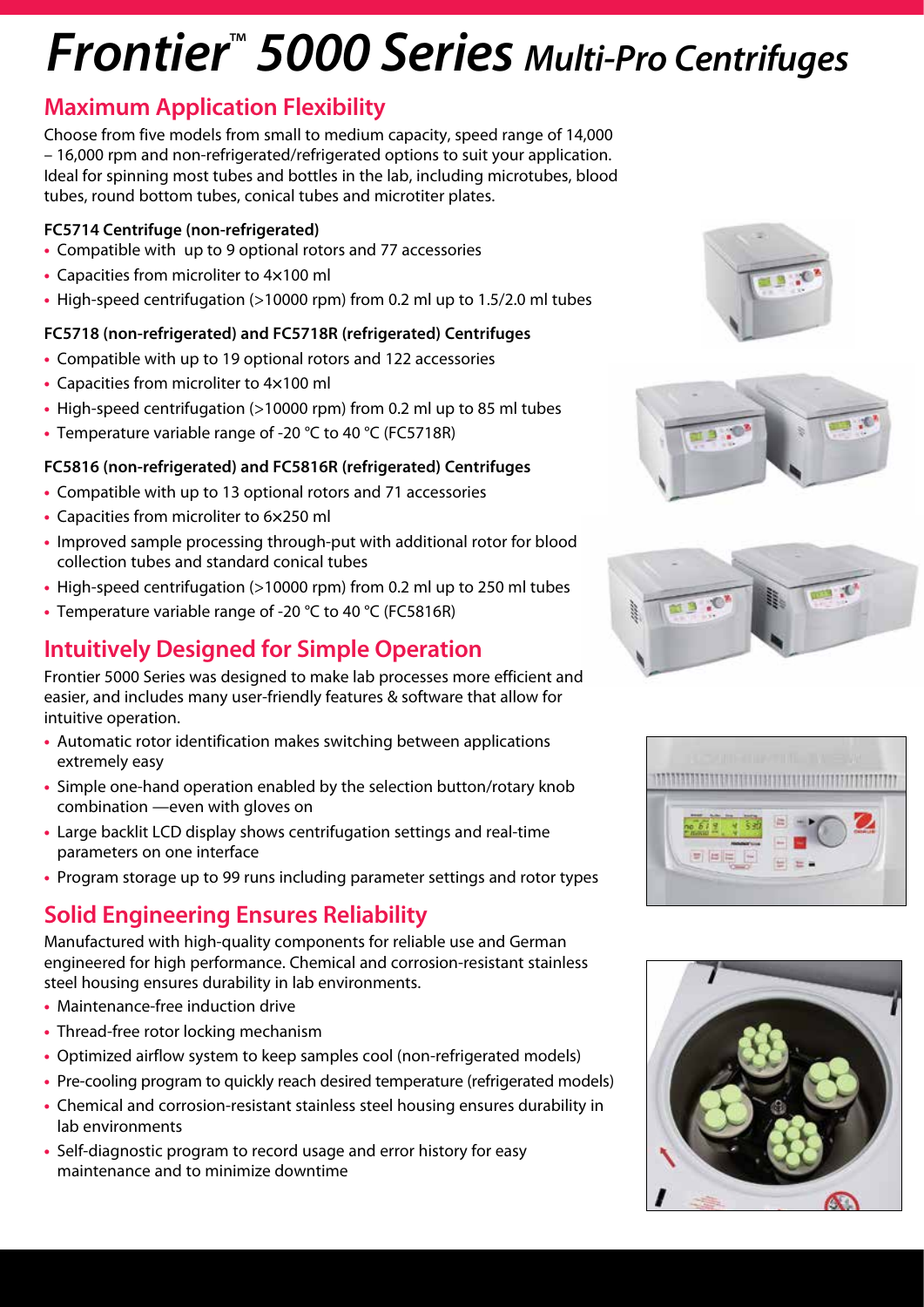## **Safety Features for Increased Security**

These centrifuges are equipped with additional protective features for redundancy in safety and reliable operation.

- **•** Over-speed protection, immediately upon rotor insertion
- **•** Active imbalance-detection with individual imbalance tolerances set for each rotor
- **•** Motorized lid-locking system to protect operators from accidental injuries
- **•** Sealed and bio-containment rotors to safeguard operators from harmful aerosols

| FC5714                                                                                                     | 0.2/<br>$0.4$ ml | $0.5$ ml | 1.5/<br>2.0 <sub>m</sub> | 4.5 ml | 5 <sub>m</sub> | 7 <sub>m</sub> | 10 <sub>m</sub> | 15 <sub>m</sub> | 16 <sub>ml</sub> | $25$ ml | 30 ml | 50 ml | 85 ml 100 ml | $4-$<br>$10$ ml* | 5-<br>$7 ml*$ | <b>PCR</b> | <b>MTP</b> |
|------------------------------------------------------------------------------------------------------------|------------------|----------|--------------------------|--------|----------------|----------------|-----------------|-----------------|------------------|---------|-------|-------|--------------|------------------|---------------|------------|------------|
| Swing out rotor, 4×100 ml, ID<br>Item: 30314822<br>Max Speed: 4500 rpm<br>Max RCF: 3350 xg                 |                  |          |                          |        |                |                |                 |                 |                  |         |       |       |              |                  |               |            |            |
| Swing out rotor, 4x100 ml, ID,<br>Sealable<br>Item: 30314823<br>Max Speed: 4000 rpm<br>Max RCF: 2486 xg    |                  |          |                          |        |                |                |                 |                 |                  |         |       |       |              |                  |               |            |            |
| Swing out rotor, 2x3MTP, ID<br>Item: 30314824<br>Max Speed: 4500 rpm<br>Max RCF: 2716 xg                   |                  |          |                          |        |                |                |                 |                 |                  |         |       |       |              |                  |               |            |            |
| Angle rotor, 6×50 ml, ID<br>Item: 30314830<br>Max Speed: 6000 rpm<br>Max RCF: 4427 xg                      |                  |          |                          |        |                |                |                 |                 |                  |         |       |       |              |                  |               |            |            |
| Angle rotor, 30×15 ml, ID<br>Item: 30314832<br>Max Speed: 4500 rpm<br>Max RCF: 2830 xg                     |                  |          |                          |        |                |                |                 |                 |                  |         |       |       |              |                  |               |            |            |
| Angle rotor, 12×15 ml, ID<br>Item: 30314834<br>Max Speed: 6000 rpm<br>Max RCF: 4427 xg                     |                  |          |                          |        |                |                |                 |                 |                  |         |       |       |              |                  |               |            |            |
| Angle rotor, 30×1.5/2.0 ml, ID,<br>Sealable<br>Item: 30314836<br>Max Speed: 12000 rpm<br>Max RCF: 15131 xg |                  |          |                          |        |                |                |                 |                 |                  |         |       |       |              |                  |               |            |            |
| Angle rotor, 24×1.5/2.0 ml, ID<br>Item: 30314838<br>Max Speed: 14000 rpm<br>Max RCF: 18624 xg              |                  |          |                          |        |                |                |                 |                 |                  |         |       |       |              |                  |               |            |            |
| Angle rotor, 24×1.5/2.0 ml, ID,<br>Sealable<br>Item: 30304361<br>Max Speed: 14000 rpm<br>Max RCF: 18624 xg |                  |          |                          |        |                |                |                 |                 |                  |         |       |       |              |                  |               |            |            |

### **Rotor Competibility Table**

\* Blood collection tube

ID: auto rotor identification

Hi: version with higher speed

 $\bullet$  Original size  $\bullet$  With adapter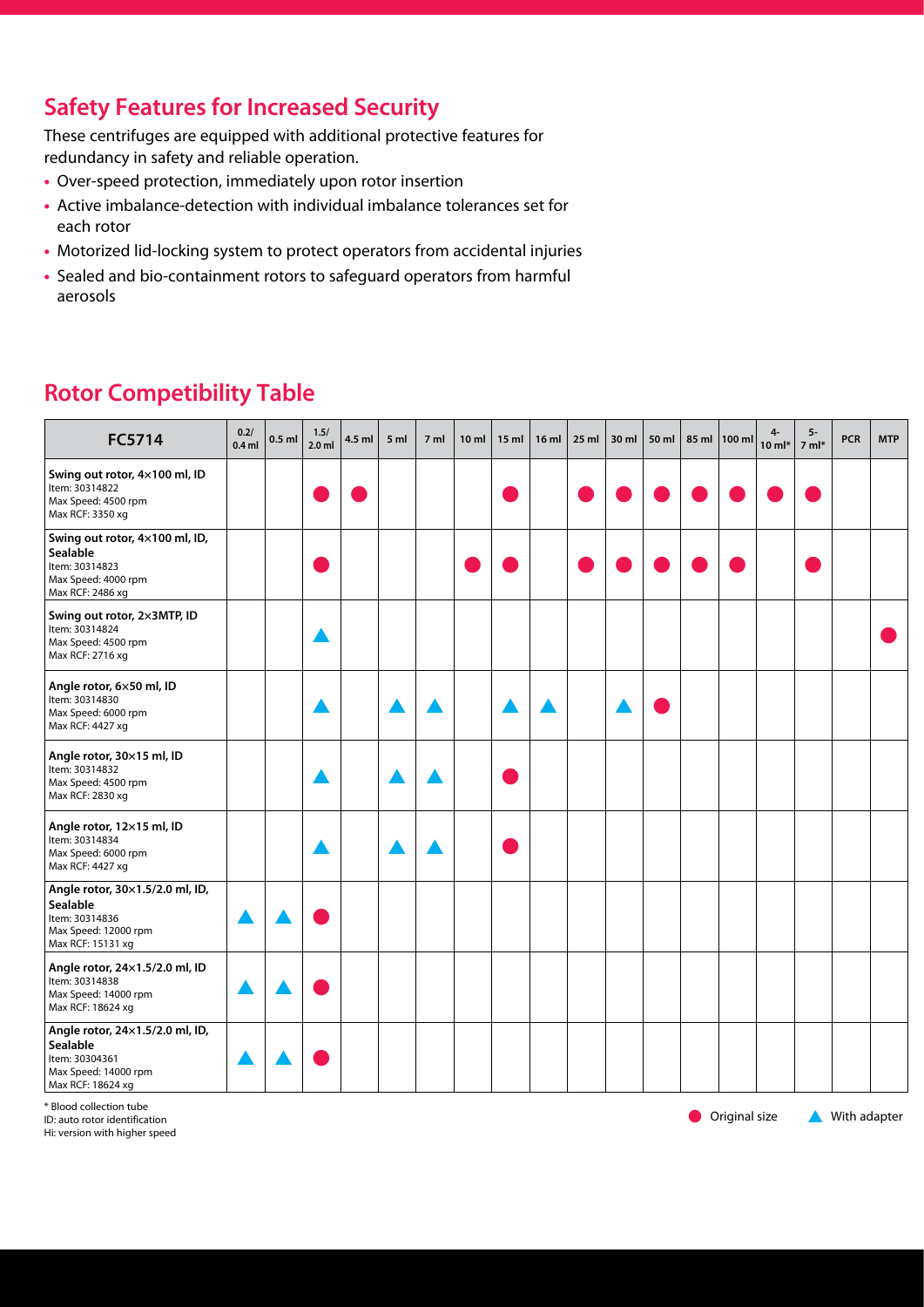## *Frontier*™  *5000 Series Multi Pro Centrifuges*

|           | FC5718/FC5718R                 |           | 0.2/<br>$0.4$ ml | $0.5$ ml | 1.5/<br>$2.0$ ml | 4.5 ml | 5 <sub>m</sub> | 7 ml | 10 <sub>m</sub> | 15 <sub>m</sub> | 16 <sub>m</sub> | 25 ml | 30 ml | 50 ml | 85 ml | $ 100 \text{ ml}$ | 4-<br>$10$ m $\mathsf{I}^*$ | $5-$<br>$7 ml*$ | <b>PCR</b> | <b>MTP</b> |
|-----------|--------------------------------|-----------|------------------|----------|------------------|--------|----------------|------|-----------------|-----------------|-----------------|-------|-------|-------|-------|-------------------|-----------------------------|-----------------|------------|------------|
|           | Swing out rotor, 4×100 ml, ID  |           |                  |          |                  |        |                |      |                 |                 |                 |       |       |       |       |                   |                             |                 |            |            |
| Item      | 30314822                       |           |                  |          |                  |        |                |      |                 |                 |                 |       |       |       |       |                   |                             |                 |            |            |
| For       | FC5718                         | FC5718R   |                  |          |                  |        |                |      |                 |                 |                 |       |       |       |       |                   |                             |                 |            |            |
| Max Speed | 4500 rpm                       | 4500 rpm  |                  |          |                  |        |                |      |                 |                 |                 |       |       |       |       |                   |                             |                 |            |            |
| Max RCF   | 3350 xg                        | 3350 xg   |                  |          |                  |        |                |      |                 |                 |                 |       |       |       |       |                   |                             |                 |            |            |
|           | Swing out rotor, 4×100 ml, ID, |           |                  |          |                  |        |                |      |                 |                 |                 |       |       |       |       |                   |                             |                 |            |            |
| Sealable  |                                |           |                  |          |                  |        |                |      |                 |                 |                 |       |       |       |       |                   |                             |                 |            |            |
| Item      | 30314823                       |           |                  |          |                  |        |                |      |                 |                 |                 |       |       |       |       |                   |                             |                 |            |            |
| For       | FC5718                         | FC5718R   |                  |          |                  |        |                |      |                 |                 |                 |       |       |       |       |                   |                             |                 |            |            |
| Max Speed | 5000 rpm                       | 5000 rpm  |                  |          |                  |        |                |      |                 |                 |                 |       |       |       |       |                   |                             |                 |            |            |
| Max RCF   | 3885 xg                        | 3885 xg   |                  |          |                  |        |                |      |                 |                 |                 |       |       |       |       |                   |                             |                 |            |            |
|           | Swing out rotor, 2x3MTP, ID    |           |                  |          |                  |        |                |      |                 |                 |                 |       |       |       |       |                   |                             |                 |            |            |
| Item      | 30314824                       |           |                  |          |                  |        |                |      |                 |                 |                 |       |       |       |       |                   |                             |                 |            |            |
| For       | FC5718                         | FC5718R   |                  |          |                  |        |                |      |                 |                 |                 |       |       |       |       |                   |                             |                 |            |            |
| Max Speed | 4500 rpm                       | 4500 rpm  |                  |          |                  |        |                |      |                 |                 |                 |       |       |       |       |                   |                             |                 |            |            |
| Max RCF   | 2716 xg                        | 2716 xg   |                  |          |                  |        |                |      |                 |                 |                 |       |       |       |       |                   |                             |                 |            |            |
|           | Angle rotor, 6x85 ml, ID, Hi   |           |                  |          |                  |        |                |      |                 |                 |                 |       |       |       |       |                   |                             |                 |            |            |
| Item      | 30314825                       |           |                  |          |                  |        |                |      |                 |                 |                 |       |       |       |       |                   |                             |                 |            |            |
| For       | FC5718                         | FC5718R   |                  |          |                  |        |                |      |                 |                 |                 |       |       |       |       |                   |                             |                 |            |            |
| Max Speed | 11000 rpm                      | 13500 rpm |                  |          |                  |        |                |      |                 |                 |                 |       |       |       |       |                   |                             |                 |            |            |
| Max RCF   | 13932 xg                       | 20984 xg  |                  |          |                  |        |                |      |                 |                 |                 |       |       |       |       |                   |                             |                 |            |            |
|           | Angle rotor, 6x85 ml, ID       |           |                  |          |                  |        |                |      |                 |                 |                 |       |       |       |       |                   |                             |                 |            |            |
| Item      | 30314826                       |           |                  |          |                  |        |                |      |                 |                 |                 |       |       |       |       |                   |                             |                 |            |            |
| For       | FC5718                         | FC5718R   |                  |          |                  |        |                |      |                 |                 |                 |       |       |       |       |                   |                             |                 |            |            |
| Max Speed | 9000 rpm                       | 9000 rpm  |                  |          |                  |        |                |      |                 |                 |                 |       |       |       |       |                   |                             |                 |            |            |
| Max RCF   | 10413 xg                       | 10413 xg  |                  |          |                  |        |                |      |                 |                 |                 |       |       |       |       |                   |                             |                 |            |            |
|           | Angle rotor, 4x85 ml, ID, Hi   |           |                  |          |                  |        |                |      |                 |                 |                 |       |       |       |       |                   |                             |                 |            |            |
| Item      | 30314827                       |           |                  |          |                  |        |                |      |                 |                 |                 |       |       |       |       |                   |                             |                 |            |            |
| For       | FC5718                         | FC5718R   |                  |          |                  |        |                |      |                 |                 |                 |       |       |       |       |                   |                             |                 |            |            |
| Max Speed | 12000 rpm                      | 12000 rpm |                  |          |                  |        |                |      |                 |                 |                 |       |       |       |       |                   |                             |                 |            |            |
| Max RCF   | 14809 xg                       | 14809 xg  |                  |          |                  |        |                |      |                 |                 |                 |       |       |       |       |                   |                             |                 |            |            |
|           | Angle rotor, 10×50 ml, ID      |           |                  |          |                  |        |                |      |                 |                 |                 |       |       |       |       |                   |                             |                 |            |            |
| Item      | 30314829                       |           |                  |          |                  |        |                |      |                 |                 |                 |       |       |       |       |                   |                             |                 |            |            |
| For       | FC5718                         | FC5718R   |                  |          |                  |        |                |      |                 |                 |                 |       |       |       |       |                   |                             |                 |            |            |
| Max Speed | 7500 rpm                       | 7500 rpm  |                  |          |                  |        |                |      |                 |                 |                 |       |       |       |       |                   |                             |                 |            |            |
| Max RCF   | 8174 xg                        | 8174 xg   |                  |          |                  |        |                |      |                 |                 |                 |       |       |       |       |                   |                             |                 |            |            |
|           | Angle rotor, 6x50 ml, ID       |           |                  |          |                  |        |                |      |                 |                 |                 |       |       |       |       |                   |                             |                 |            |            |
| Item      | $\sqrt{30314830}$              |           |                  |          |                  |        |                |      |                 |                 |                 |       |       |       |       |                   |                             |                 |            |            |
| For       | FC5718                         | FC5718R   |                  |          |                  |        |                |      |                 |                 |                 |       |       |       |       |                   |                             |                 |            |            |
| Max Speed | $6000$ rpm                     | 6000 rpm  |                  |          |                  |        |                |      |                 |                 |                 |       |       |       |       |                   |                             |                 |            |            |
| Max RCF   | 4427 xg                        | $4427$ xg |                  |          |                  |        |                |      |                 |                 |                 |       |       |       |       |                   |                             |                 |            |            |
|           | Angle rotor, 6×50 ml, ID, Hi   |           |                  |          |                  |        |                |      |                 |                 |                 |       |       |       |       |                   |                             |                 |            |            |
| Item      | 30314831                       |           |                  |          |                  |        |                |      |                 |                 |                 |       |       |       |       |                   |                             |                 |            |            |
| For       | FC5718                         | FC5718R   |                  |          |                  |        |                |      |                 |                 |                 |       |       |       |       |                   |                             |                 |            |            |
| Max Speed | 12000 rpm                      | 12000 rpm |                  |          |                  |        |                |      |                 |                 |                 |       |       |       |       |                   |                             |                 |            |            |
| Max RCF   | 13522 xg                       | 13522 xg  |                  |          |                  |        |                |      |                 |                 |                 |       |       |       |       |                   |                             |                 |            |            |
|           | Angle rotor, 30×15 ml, ID      |           |                  |          |                  |        |                |      |                 |                 |                 |       |       |       |       |                   |                             |                 |            |            |
| Item      | 30314832                       |           |                  |          |                  |        |                |      |                 |                 |                 |       |       |       |       |                   |                             |                 |            |            |
| For       | FC5718                         | FC5718R   |                  |          |                  |        |                |      |                 |                 |                 |       |       |       |       |                   |                             |                 |            |            |
| Max Speed | 4500 rpm                       | 4500 rpm  |                  |          |                  |        |                |      |                 |                 |                 |       |       |       |       |                   |                             |                 |            |            |
| Max RCF   | 2830 xg                        | 2830 xg   |                  |          |                  |        |                |      |                 |                 |                 |       |       |       |       |                   |                             |                 |            |            |
|           |                                |           |                  |          |                  |        |                |      |                 |                 |                 |       |       |       |       |                   |                             |                 |            |            |

\* Blood collection tube l Original size s With adapter

ID: auto rotor identification Hi: version with higher speed (Continue on next page)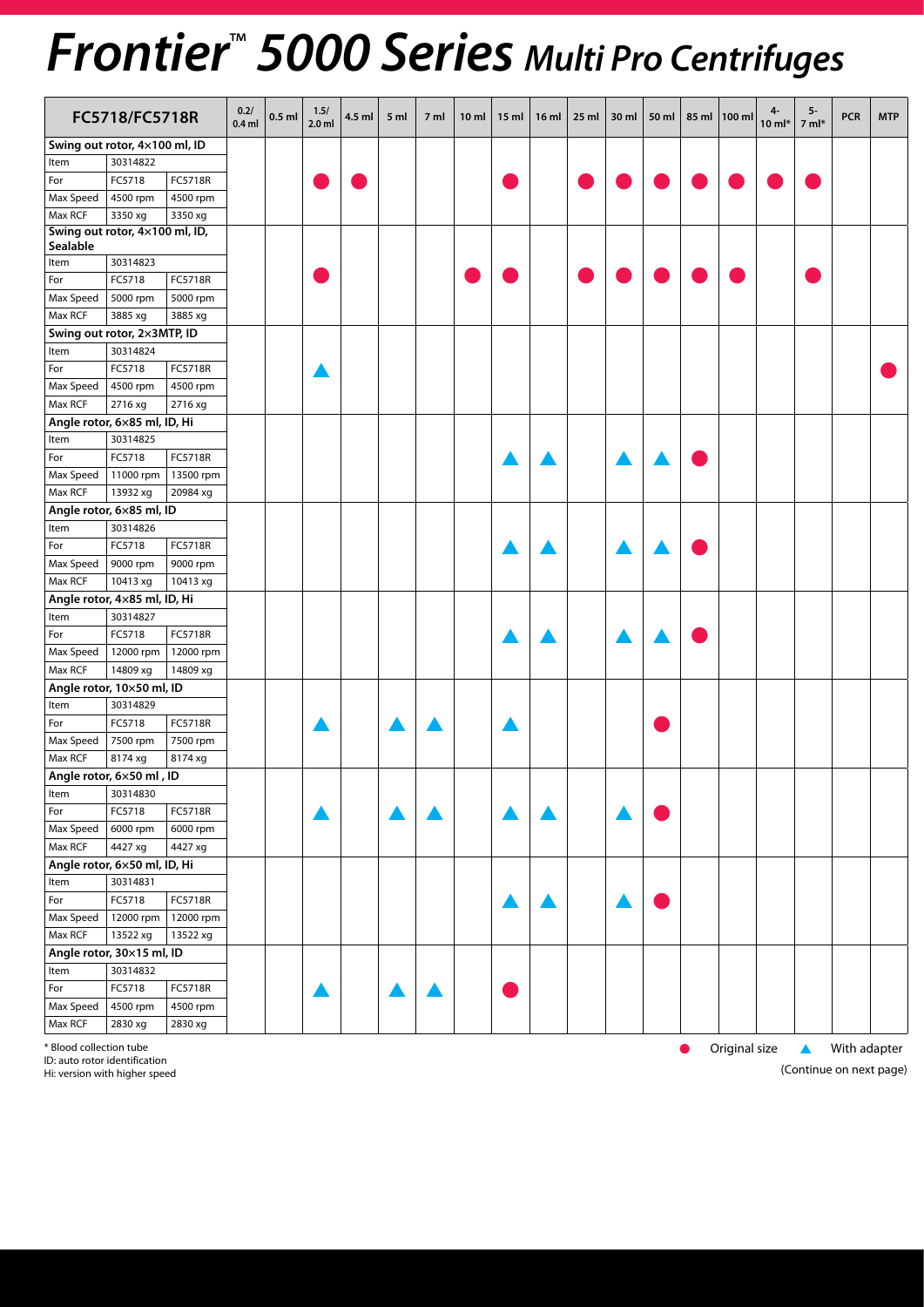| Angle rotor, 20×10 ml, Hi<br>30314833<br>Item<br>FC5718<br>FC5718R<br>For<br>Max Speed<br>12000 rpm<br>12000 rpm<br>Max RCF<br>15775 xg<br>15775 xg<br>Angle rotor, 12×15 ml, ID<br>30314834<br>Item<br>FC5718<br>FC5718R<br>For<br>Max Speed<br>6000 rpm<br>6000 rpm<br>Max RCF<br>4427 xg<br>4427 xg<br>Angle rotor, 44×1.5/2.0 ml, ID<br>30314835<br>Item<br>For<br>FC5718<br>FC5718R<br>Max Speed<br>13500 rpm<br>13500 rpm<br>Max RCF<br>17113 xg<br>17113 xg<br>Angle rotor, 30×1.5/2.0 ml, ID,<br>Sealable<br>30314836<br>Item<br>FC5718<br><b>FC5718R</b><br>For<br>Max Speed<br>13000 rpm<br>14000 rpm<br>Max RCF<br>17758 xg<br>20595 xg<br>Angle rotor, 24x1.5/2.0 ml, ID<br>30314838<br>Item<br>FC5718R<br>For<br>FC5718<br>Max Speed<br>14000 rpm<br>15000 rpm<br>Max RCF<br>18624 xg<br>21379 xg<br>Angle rotor, 24×1.5/2.0 ml, ID,<br>Sealable<br>30304361<br>Item<br>FC5718<br>FC5718R<br>For<br>Max Speed<br>14000 rpm<br>15000 rpm<br>Max RCF<br>18624 xg<br>21379 xg<br>Angle rotor, 12×1.5/2.0 ml, ID<br>Item<br>30314839<br>For<br>FC5718<br>FC5718R<br>Max Speed<br>18000 rpm<br>18000 rpm<br>Max RCF<br>23542 xg<br>23542 xg<br>Angle rotor, 64x0.5 ml, ID<br>30314840<br>Item<br>FC5718<br>FC5718R<br>For<br>Max Speed<br>13500 rpm<br>13500 rpm<br>Max RCF<br>$16298 \text{ xg}$<br>16298 xg<br>Angle rotor, 4x8-w PCR Strip, ID<br>30314841<br>Item<br>For<br>FC5718<br>FC5718R<br>Max Speed<br>15000 rpm<br>15000 rpm |         | FC5718/FC5718R |          | 0.2/<br>$0.4$ ml | $0.5$ ml | 1.5/<br>$2.0$ ml | 4.5 ml | 5 ml | 7 ml | 10 <sub>m</sub> | 15 <sub>m</sub> | 16 <sub>m</sub> | $25$ ml | 30 ml | 50 ml | 85 ml | 100 ml | 4-<br>$10$ ml $*$ | 5-<br>$7$ ml $*$ | <b>PCR</b> | <b>MTP</b> |
|--------------------------------------------------------------------------------------------------------------------------------------------------------------------------------------------------------------------------------------------------------------------------------------------------------------------------------------------------------------------------------------------------------------------------------------------------------------------------------------------------------------------------------------------------------------------------------------------------------------------------------------------------------------------------------------------------------------------------------------------------------------------------------------------------------------------------------------------------------------------------------------------------------------------------------------------------------------------------------------------------------------------------------------------------------------------------------------------------------------------------------------------------------------------------------------------------------------------------------------------------------------------------------------------------------------------------------------------------------------------------------------------------------------------------------------------------|---------|----------------|----------|------------------|----------|------------------|--------|------|------|-----------------|-----------------|-----------------|---------|-------|-------|-------|--------|-------------------|------------------|------------|------------|
|                                                                                                                                                                                                                                                                                                                                                                                                                                                                                                                                                                                                                                                                                                                                                                                                                                                                                                                                                                                                                                                                                                                                                                                                                                                                                                                                                                                                                                                  |         |                |          |                  |          |                  |        |      |      |                 |                 |                 |         |       |       |       |        |                   |                  |            |            |
|                                                                                                                                                                                                                                                                                                                                                                                                                                                                                                                                                                                                                                                                                                                                                                                                                                                                                                                                                                                                                                                                                                                                                                                                                                                                                                                                                                                                                                                  |         |                |          |                  |          |                  |        |      |      |                 |                 |                 |         |       |       |       |        |                   |                  |            |            |
|                                                                                                                                                                                                                                                                                                                                                                                                                                                                                                                                                                                                                                                                                                                                                                                                                                                                                                                                                                                                                                                                                                                                                                                                                                                                                                                                                                                                                                                  |         |                |          |                  |          |                  |        |      |      |                 |                 |                 |         |       |       |       |        |                   |                  |            |            |
|                                                                                                                                                                                                                                                                                                                                                                                                                                                                                                                                                                                                                                                                                                                                                                                                                                                                                                                                                                                                                                                                                                                                                                                                                                                                                                                                                                                                                                                  |         |                |          |                  |          |                  |        |      |      |                 |                 |                 |         |       |       |       |        |                   |                  |            |            |
|                                                                                                                                                                                                                                                                                                                                                                                                                                                                                                                                                                                                                                                                                                                                                                                                                                                                                                                                                                                                                                                                                                                                                                                                                                                                                                                                                                                                                                                  |         |                |          |                  |          |                  |        |      |      |                 |                 |                 |         |       |       |       |        |                   |                  |            |            |
|                                                                                                                                                                                                                                                                                                                                                                                                                                                                                                                                                                                                                                                                                                                                                                                                                                                                                                                                                                                                                                                                                                                                                                                                                                                                                                                                                                                                                                                  |         |                |          |                  |          |                  |        |      |      |                 |                 |                 |         |       |       |       |        |                   |                  |            |            |
|                                                                                                                                                                                                                                                                                                                                                                                                                                                                                                                                                                                                                                                                                                                                                                                                                                                                                                                                                                                                                                                                                                                                                                                                                                                                                                                                                                                                                                                  |         |                |          |                  |          |                  |        |      |      |                 |                 |                 |         |       |       |       |        |                   |                  |            |            |
|                                                                                                                                                                                                                                                                                                                                                                                                                                                                                                                                                                                                                                                                                                                                                                                                                                                                                                                                                                                                                                                                                                                                                                                                                                                                                                                                                                                                                                                  |         |                |          |                  |          |                  |        |      |      |                 |                 |                 |         |       |       |       |        |                   |                  |            |            |
|                                                                                                                                                                                                                                                                                                                                                                                                                                                                                                                                                                                                                                                                                                                                                                                                                                                                                                                                                                                                                                                                                                                                                                                                                                                                                                                                                                                                                                                  |         |                |          |                  |          |                  |        |      |      |                 |                 |                 |         |       |       |       |        |                   |                  |            |            |
|                                                                                                                                                                                                                                                                                                                                                                                                                                                                                                                                                                                                                                                                                                                                                                                                                                                                                                                                                                                                                                                                                                                                                                                                                                                                                                                                                                                                                                                  |         |                |          |                  |          |                  |        |      |      |                 |                 |                 |         |       |       |       |        |                   |                  |            |            |
|                                                                                                                                                                                                                                                                                                                                                                                                                                                                                                                                                                                                                                                                                                                                                                                                                                                                                                                                                                                                                                                                                                                                                                                                                                                                                                                                                                                                                                                  |         |                |          |                  |          |                  |        |      |      |                 |                 |                 |         |       |       |       |        |                   |                  |            |            |
|                                                                                                                                                                                                                                                                                                                                                                                                                                                                                                                                                                                                                                                                                                                                                                                                                                                                                                                                                                                                                                                                                                                                                                                                                                                                                                                                                                                                                                                  |         |                |          |                  |          |                  |        |      |      |                 |                 |                 |         |       |       |       |        |                   |                  |            |            |
|                                                                                                                                                                                                                                                                                                                                                                                                                                                                                                                                                                                                                                                                                                                                                                                                                                                                                                                                                                                                                                                                                                                                                                                                                                                                                                                                                                                                                                                  |         |                |          |                  |          |                  |        |      |      |                 |                 |                 |         |       |       |       |        |                   |                  |            |            |
|                                                                                                                                                                                                                                                                                                                                                                                                                                                                                                                                                                                                                                                                                                                                                                                                                                                                                                                                                                                                                                                                                                                                                                                                                                                                                                                                                                                                                                                  |         |                |          |                  |          |                  |        |      |      |                 |                 |                 |         |       |       |       |        |                   |                  |            |            |
|                                                                                                                                                                                                                                                                                                                                                                                                                                                                                                                                                                                                                                                                                                                                                                                                                                                                                                                                                                                                                                                                                                                                                                                                                                                                                                                                                                                                                                                  |         |                |          |                  |          |                  |        |      |      |                 |                 |                 |         |       |       |       |        |                   |                  |            |            |
|                                                                                                                                                                                                                                                                                                                                                                                                                                                                                                                                                                                                                                                                                                                                                                                                                                                                                                                                                                                                                                                                                                                                                                                                                                                                                                                                                                                                                                                  |         |                |          |                  |          |                  |        |      |      |                 |                 |                 |         |       |       |       |        |                   |                  |            |            |
|                                                                                                                                                                                                                                                                                                                                                                                                                                                                                                                                                                                                                                                                                                                                                                                                                                                                                                                                                                                                                                                                                                                                                                                                                                                                                                                                                                                                                                                  |         |                |          |                  |          |                  |        |      |      |                 |                 |                 |         |       |       |       |        |                   |                  |            |            |
|                                                                                                                                                                                                                                                                                                                                                                                                                                                                                                                                                                                                                                                                                                                                                                                                                                                                                                                                                                                                                                                                                                                                                                                                                                                                                                                                                                                                                                                  |         |                |          |                  |          |                  |        |      |      |                 |                 |                 |         |       |       |       |        |                   |                  |            |            |
|                                                                                                                                                                                                                                                                                                                                                                                                                                                                                                                                                                                                                                                                                                                                                                                                                                                                                                                                                                                                                                                                                                                                                                                                                                                                                                                                                                                                                                                  |         |                |          |                  |          |                  |        |      |      |                 |                 |                 |         |       |       |       |        |                   |                  |            |            |
|                                                                                                                                                                                                                                                                                                                                                                                                                                                                                                                                                                                                                                                                                                                                                                                                                                                                                                                                                                                                                                                                                                                                                                                                                                                                                                                                                                                                                                                  |         |                |          |                  |          |                  |        |      |      |                 |                 |                 |         |       |       |       |        |                   |                  |            |            |
|                                                                                                                                                                                                                                                                                                                                                                                                                                                                                                                                                                                                                                                                                                                                                                                                                                                                                                                                                                                                                                                                                                                                                                                                                                                                                                                                                                                                                                                  |         |                |          |                  |          |                  |        |      |      |                 |                 |                 |         |       |       |       |        |                   |                  |            |            |
|                                                                                                                                                                                                                                                                                                                                                                                                                                                                                                                                                                                                                                                                                                                                                                                                                                                                                                                                                                                                                                                                                                                                                                                                                                                                                                                                                                                                                                                  |         |                |          |                  |          |                  |        |      |      |                 |                 |                 |         |       |       |       |        |                   |                  |            |            |
|                                                                                                                                                                                                                                                                                                                                                                                                                                                                                                                                                                                                                                                                                                                                                                                                                                                                                                                                                                                                                                                                                                                                                                                                                                                                                                                                                                                                                                                  |         |                |          |                  |          |                  |        |      |      |                 |                 |                 |         |       |       |       |        |                   |                  |            |            |
|                                                                                                                                                                                                                                                                                                                                                                                                                                                                                                                                                                                                                                                                                                                                                                                                                                                                                                                                                                                                                                                                                                                                                                                                                                                                                                                                                                                                                                                  |         |                |          |                  |          |                  |        |      |      |                 |                 |                 |         |       |       |       |        |                   |                  |            |            |
|                                                                                                                                                                                                                                                                                                                                                                                                                                                                                                                                                                                                                                                                                                                                                                                                                                                                                                                                                                                                                                                                                                                                                                                                                                                                                                                                                                                                                                                  |         |                |          |                  |          |                  |        |      |      |                 |                 |                 |         |       |       |       |        |                   |                  |            |            |
|                                                                                                                                                                                                                                                                                                                                                                                                                                                                                                                                                                                                                                                                                                                                                                                                                                                                                                                                                                                                                                                                                                                                                                                                                                                                                                                                                                                                                                                  |         |                |          |                  |          |                  |        |      |      |                 |                 |                 |         |       |       |       |        |                   |                  |            |            |
|                                                                                                                                                                                                                                                                                                                                                                                                                                                                                                                                                                                                                                                                                                                                                                                                                                                                                                                                                                                                                                                                                                                                                                                                                                                                                                                                                                                                                                                  |         |                |          |                  |          |                  |        |      |      |                 |                 |                 |         |       |       |       |        |                   |                  |            |            |
|                                                                                                                                                                                                                                                                                                                                                                                                                                                                                                                                                                                                                                                                                                                                                                                                                                                                                                                                                                                                                                                                                                                                                                                                                                                                                                                                                                                                                                                  |         |                |          |                  |          |                  |        |      |      |                 |                 |                 |         |       |       |       |        |                   |                  |            |            |
|                                                                                                                                                                                                                                                                                                                                                                                                                                                                                                                                                                                                                                                                                                                                                                                                                                                                                                                                                                                                                                                                                                                                                                                                                                                                                                                                                                                                                                                  |         |                |          |                  |          |                  |        |      |      |                 |                 |                 |         |       |       |       |        |                   |                  |            |            |
|                                                                                                                                                                                                                                                                                                                                                                                                                                                                                                                                                                                                                                                                                                                                                                                                                                                                                                                                                                                                                                                                                                                                                                                                                                                                                                                                                                                                                                                  |         |                |          |                  |          |                  |        |      |      |                 |                 |                 |         |       |       |       |        |                   |                  |            |            |
|                                                                                                                                                                                                                                                                                                                                                                                                                                                                                                                                                                                                                                                                                                                                                                                                                                                                                                                                                                                                                                                                                                                                                                                                                                                                                                                                                                                                                                                  |         |                |          |                  |          |                  |        |      |      |                 |                 |                 |         |       |       |       |        |                   |                  |            |            |
|                                                                                                                                                                                                                                                                                                                                                                                                                                                                                                                                                                                                                                                                                                                                                                                                                                                                                                                                                                                                                                                                                                                                                                                                                                                                                                                                                                                                                                                  |         |                |          |                  |          |                  |        |      |      |                 |                 |                 |         |       |       |       |        |                   |                  |            |            |
|                                                                                                                                                                                                                                                                                                                                                                                                                                                                                                                                                                                                                                                                                                                                                                                                                                                                                                                                                                                                                                                                                                                                                                                                                                                                                                                                                                                                                                                  |         |                |          |                  |          |                  |        |      |      |                 |                 |                 |         |       |       |       |        |                   |                  |            |            |
|                                                                                                                                                                                                                                                                                                                                                                                                                                                                                                                                                                                                                                                                                                                                                                                                                                                                                                                                                                                                                                                                                                                                                                                                                                                                                                                                                                                                                                                  |         |                |          |                  |          |                  |        |      |      |                 |                 |                 |         |       |       |       |        |                   |                  |            |            |
|                                                                                                                                                                                                                                                                                                                                                                                                                                                                                                                                                                                                                                                                                                                                                                                                                                                                                                                                                                                                                                                                                                                                                                                                                                                                                                                                                                                                                                                  |         |                |          |                  |          |                  |        |      |      |                 |                 |                 |         |       |       |       |        |                   |                  |            |            |
|                                                                                                                                                                                                                                                                                                                                                                                                                                                                                                                                                                                                                                                                                                                                                                                                                                                                                                                                                                                                                                                                                                                                                                                                                                                                                                                                                                                                                                                  |         |                |          |                  |          |                  |        |      |      |                 |                 |                 |         |       |       |       |        |                   |                  |            |            |
|                                                                                                                                                                                                                                                                                                                                                                                                                                                                                                                                                                                                                                                                                                                                                                                                                                                                                                                                                                                                                                                                                                                                                                                                                                                                                                                                                                                                                                                  |         |                |          |                  |          |                  |        |      |      |                 |                 |                 |         |       |       |       |        |                   |                  |            |            |
|                                                                                                                                                                                                                                                                                                                                                                                                                                                                                                                                                                                                                                                                                                                                                                                                                                                                                                                                                                                                                                                                                                                                                                                                                                                                                                                                                                                                                                                  |         |                |          |                  |          |                  |        |      |      |                 |                 |                 |         |       |       |       |        |                   |                  |            |            |
|                                                                                                                                                                                                                                                                                                                                                                                                                                                                                                                                                                                                                                                                                                                                                                                                                                                                                                                                                                                                                                                                                                                                                                                                                                                                                                                                                                                                                                                  |         |                |          |                  |          |                  |        |      |      |                 |                 |                 |         |       |       |       |        |                   |                  |            |            |
|                                                                                                                                                                                                                                                                                                                                                                                                                                                                                                                                                                                                                                                                                                                                                                                                                                                                                                                                                                                                                                                                                                                                                                                                                                                                                                                                                                                                                                                  |         |                |          |                  |          |                  |        |      |      |                 |                 |                 |         |       |       |       |        |                   |                  |            |            |
|                                                                                                                                                                                                                                                                                                                                                                                                                                                                                                                                                                                                                                                                                                                                                                                                                                                                                                                                                                                                                                                                                                                                                                                                                                                                                                                                                                                                                                                  |         |                |          |                  |          |                  |        |      |      |                 |                 |                 |         |       |       |       |        |                   |                  |            |            |
|                                                                                                                                                                                                                                                                                                                                                                                                                                                                                                                                                                                                                                                                                                                                                                                                                                                                                                                                                                                                                                                                                                                                                                                                                                                                                                                                                                                                                                                  |         |                |          |                  |          |                  |        |      |      |                 |                 |                 |         |       |       |       |        |                   |                  |            |            |
|                                                                                                                                                                                                                                                                                                                                                                                                                                                                                                                                                                                                                                                                                                                                                                                                                                                                                                                                                                                                                                                                                                                                                                                                                                                                                                                                                                                                                                                  |         |                |          |                  |          |                  |        |      |      |                 |                 |                 |         |       |       |       |        |                   |                  |            |            |
|                                                                                                                                                                                                                                                                                                                                                                                                                                                                                                                                                                                                                                                                                                                                                                                                                                                                                                                                                                                                                                                                                                                                                                                                                                                                                                                                                                                                                                                  |         |                |          |                  |          |                  |        |      |      |                 |                 |                 |         |       |       |       |        |                   |                  |            |            |
|                                                                                                                                                                                                                                                                                                                                                                                                                                                                                                                                                                                                                                                                                                                                                                                                                                                                                                                                                                                                                                                                                                                                                                                                                                                                                                                                                                                                                                                  | Max RCF | 15343 xg       | 15343 xg |                  |          |                  |        |      |      |                 |                 |                 |         |       |       |       |        |                   |                  |            |            |

\* Blood collection tube l Original size s With adapter ID: auto rotor identification

Hi: version with higher speed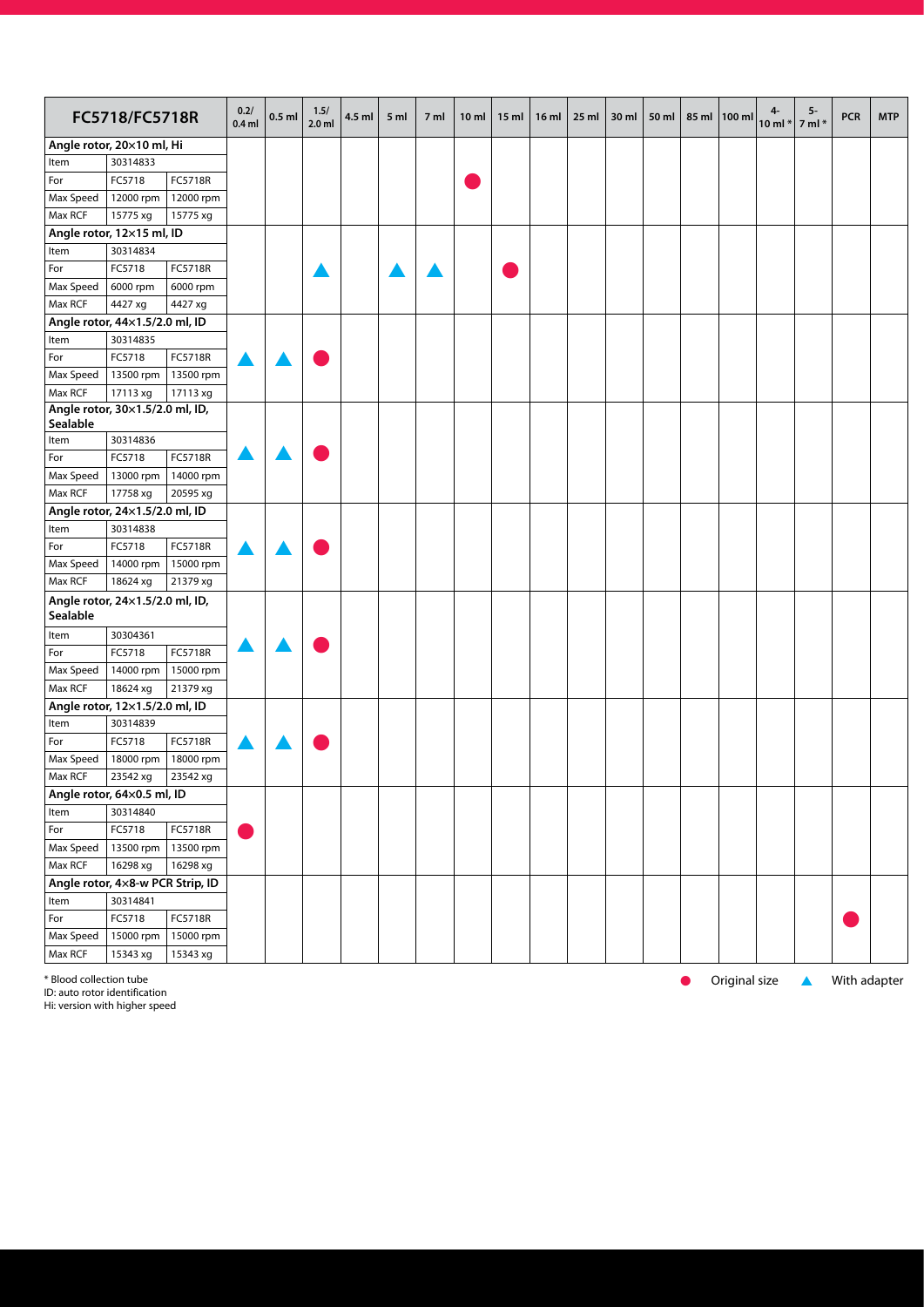## *Frontier*™  *5000 Series Multi Pro Centrifuges*

|           | FC5816/FC5816R                |           | 0.2/<br>$0.4$ ml | $0.5$ ml | 1.5/<br>$2.0$ ml | 4.5 ml | 5 <sub>m</sub> | 7 ml | 10 ml | $15$ ml   16 ml | 25 ml $\vert$ 30 ml $\vert$ |  | 50 ml   85 ml   100 ml 250 ml | $10$ ml* | 5-<br>$7 ml*$ | <b>PCR</b> | <b>MTP</b> |
|-----------|-------------------------------|-----------|------------------|----------|------------------|--------|----------------|------|-------|-----------------|-----------------------------|--|-------------------------------|----------|---------------|------------|------------|
|           | Swing out rotor, 4x250ml, ID  |           |                  |          |                  |        |                |      |       |                 |                             |  |                               |          |               |            |            |
| Item      | 30314820                      |           |                  |          |                  |        |                |      |       |                 |                             |  |                               |          |               |            |            |
| For       | FC5816                        | FC5816R   |                  |          |                  |        |                |      |       |                 |                             |  |                               |          |               |            |            |
| Max Speed | 4500 rpm                      | 4500 rpm  |                  |          |                  |        |                |      |       |                 |                             |  |                               |          |               |            |            |
| Max RCF   | 3780 xg                       | 3780 xg   |                  |          |                  |        |                |      |       |                 |                             |  |                               |          |               |            |            |
|           | Swing out rotor, 2×3MTP, ID   |           |                  |          |                  |        |                |      |       |                 |                             |  |                               |          |               |            |            |
| Item      | 30314824                      |           |                  |          |                  |        |                |      |       |                 |                             |  |                               |          |               |            |            |
| For       | FC5816                        | FC5816R   |                  |          |                  |        |                |      |       |                 |                             |  |                               |          |               |            |            |
| Max Speed | 4500 rpm                      | 4500 rpm  |                  |          |                  |        |                |      |       |                 |                             |  |                               |          |               |            |            |
| Max RCF   | 2716 xg                       | 2716 xg   |                  |          |                  |        |                |      |       |                 |                             |  |                               |          |               |            |            |
|           | Swing out rotor, 16×50 ml, ID |           |                  |          |                  |        |                |      |       |                 |                             |  |                               |          |               |            |            |
| Item      | 30314828                      |           |                  |          |                  |        |                |      |       |                 |                             |  |                               |          |               |            |            |
| For       | FC5816                        | FC5816R   |                  |          |                  |        |                |      |       |                 |                             |  |                               |          |               |            |            |
| Max Speed | 4500 rpm                      | 4500 rpm  |                  |          |                  |        |                |      |       |                 |                             |  |                               |          |               |            |            |
| Max RCF   | 3735 xg                       | 3735 xg   |                  |          |                  |        |                |      |       |                 |                             |  |                               |          |               |            |            |
|           | Angle rotor, 6x250 ml, ID     |           |                  |          |                  |        |                |      |       |                 |                             |  |                               |          |               |            |            |
| Item      | 30314821                      |           |                  |          |                  |        |                |      |       |                 |                             |  |                               |          |               |            |            |
| For       | FC5816                        | FC5816R   |                  |          |                  |        |                |      |       |                 |                             |  |                               |          |               |            |            |
| Max Speed | 8000 rpm                      | 8000 rpm  |                  |          |                  |        |                |      |       |                 |                             |  |                               |          |               |            |            |
| Max RCF   | 10016 xg                      | 10016 xg  |                  |          |                  |        |                |      |       |                 |                             |  |                               |          |               |            |            |
|           | Angle rotor, 6x85 ml, ID      |           |                  |          |                  |        |                |      |       |                 |                             |  |                               |          |               |            |            |
| Item      | 30314826                      |           |                  |          |                  |        |                |      |       |                 |                             |  |                               |          |               |            |            |
| For       | FC5816                        | FC5816R   |                  |          |                  |        |                |      |       |                 |                             |  |                               |          |               |            |            |
| Max Speed | 11000 rpm                     | 13000 rpm |                  |          |                  |        |                |      |       |                 |                             |  |                               |          |               |            |            |
| Max RCF   | 15555 xg                      | 21726 xg  |                  |          |                  |        |                |      |       |                 |                             |  |                               |          |               |            |            |
|           | Angle rotor, 4x85 ml, ID, Hi  |           |                  |          |                  |        |                |      |       |                 |                             |  |                               |          |               |            |            |
| Item      | 30314827                      |           |                  |          |                  |        |                |      |       |                 |                             |  |                               |          |               |            |            |
| For       | FC5816                        | FC5816R   |                  |          |                  |        |                |      |       |                 |                             |  |                               |          |               |            |            |
| Max Speed | 12000 rpm                     | 12000 rpm |                  |          |                  |        |                |      |       |                 |                             |  |                               |          |               |            |            |
| Max RCF   | 14809 xg                      | 14809 xg  |                  |          |                  |        |                |      |       |                 |                             |  |                               |          |               |            |            |
|           | Angle rotor, 10×50 ml, ID     |           |                  |          |                  |        |                |      |       |                 |                             |  |                               |          |               |            |            |
| Item      | 30314829                      |           |                  |          |                  |        |                |      |       |                 |                             |  |                               |          |               |            |            |
| For       | FC5816                        | FC5816R   |                  |          |                  |        |                |      |       |                 |                             |  |                               |          |               |            |            |
| Max Speed | 9000 rpm                      | 10500 rpm |                  |          |                  |        |                |      |       |                 |                             |  |                               |          |               |            |            |
| Max RCF   | 11771 xg                      | 16022 xg  |                  |          |                  |        |                |      |       |                 |                             |  |                               |          |               |            |            |
|           | Angle rotor, 6×50 ml, ID, Hi  |           |                  |          |                  |        |                |      |       |                 |                             |  |                               |          |               |            |            |
| Item      | 30314831                      |           |                  |          |                  |        |                |      |       |                 |                             |  |                               |          |               |            |            |
| For       | FC5816                        | FC5816R   |                  |          |                  |        |                |      |       |                 |                             |  |                               |          |               |            |            |
| Max Speed | 13000 rpm                     | 13000 rpm |                  |          |                  |        |                |      |       |                 |                             |  |                               |          |               |            |            |
| Max RCF   | 15869 xg                      | 15869 xg  |                  |          |                  |        |                |      |       |                 |                             |  |                               |          |               |            |            |
|           | Angle rotor, 30×15 ml, ID     |           |                  |          |                  |        |                |      |       |                 |                             |  |                               |          |               |            |            |
| Item      | 30314832                      |           |                  |          |                  |        |                |      |       |                 |                             |  |                               |          |               |            |            |
| For       | FC5718                        | FC5718R   |                  |          |                  |        |                |      |       |                 |                             |  |                               |          |               |            |            |
| Max Speed | 4500 rpm                      | 4500 rpm  |                  |          |                  |        |                |      |       |                 |                             |  |                               |          |               |            |            |
| Max RCF   | 2830 xg                       | 2830 xg   |                  |          |                  |        |                |      |       |                 |                             |  |                               |          |               |            |            |

\* Blood collection tube lines are set of the later set of the later set of the collection tube set of the set of the collection tube set of the collection tube set of the collection tube set of the collection tube set of t

ID: auto rotor identification

Hi: version with higher speed

(Continue on next page)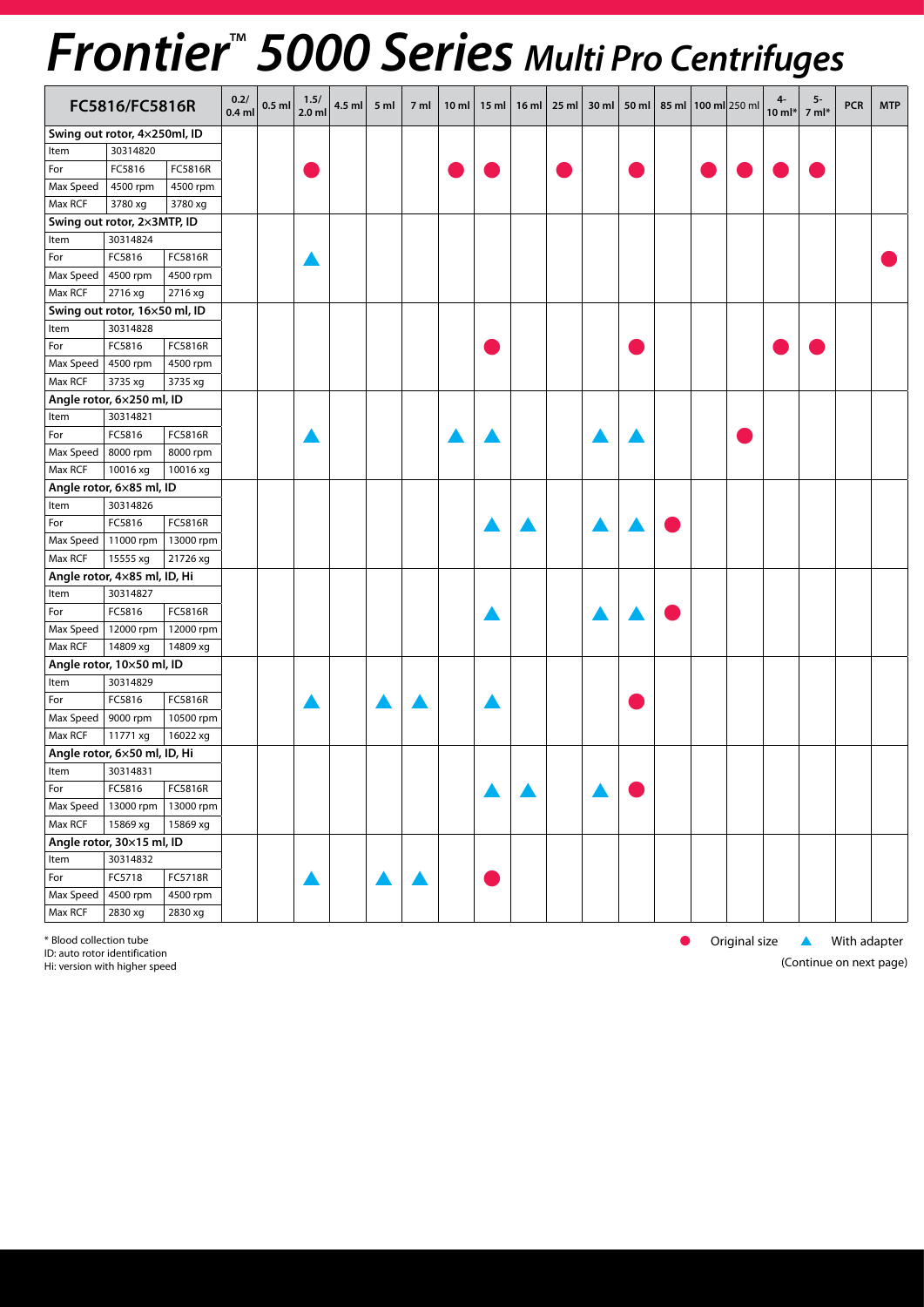|                                             | FC5816/FC5816R |                | 0.2/<br>$0.4$ ml | $0.5$ ml | 1.5/<br>$2.0$ ml | 4.5 ml | 5 <sub>m</sub> | 7 <sub>m</sub> | 10 <sub>m</sub> | $15$ ml | $16$ ml | 25 ml | 30 ml | 50 ml | 85 ml   100 ml $ 250$ ml | 4-<br>$10 \text{ ml}^*$ | 5-<br>$7 \text{ ml}^*$ | <b>PCR</b> | <b>MTP</b> |
|---------------------------------------------|----------------|----------------|------------------|----------|------------------|--------|----------------|----------------|-----------------|---------|---------|-------|-------|-------|--------------------------|-------------------------|------------------------|------------|------------|
| Angle rotor, 20×10 ml, ID, Hi               |                |                |                  |          |                  |        |                |                |                 |         |         |       |       |       |                          |                         |                        |            |            |
| Item                                        | 30314833       |                |                  |          |                  |        |                |                |                 |         |         |       |       |       |                          |                         |                        |            |            |
| For                                         | FC5816         | FC5816R        |                  |          |                  |        |                |                |                 |         |         |       |       |       |                          |                         |                        |            |            |
| Max Speed                                   | 12000 rpm      | 12000 rpm      |                  |          |                  |        |                |                |                 |         |         |       |       |       |                          |                         |                        |            |            |
| Max RCF                                     | 15775 xg       | 15775 xg       |                  |          |                  |        |                |                |                 |         |         |       |       |       |                          |                         |                        |            |            |
| Angle rotor, 44×1.5/2.0 ml, ID              |                |                |                  |          |                  |        |                |                |                 |         |         |       |       |       |                          |                         |                        |            |            |
| Item                                        | 30314835       |                |                  |          |                  |        |                |                |                 |         |         |       |       |       |                          |                         |                        |            |            |
| For                                         | FC5816         | FC5816R        |                  |          |                  |        |                |                |                 |         |         |       |       |       |                          |                         |                        |            |            |
| Max Speed                                   | 15000 rpm      | 16000 rpm      |                  |          |                  |        |                |                |                 |         |         |       |       |       |                          |                         |                        |            |            |
| Max RCF                                     | 21128 xg       | 24039 xg       |                  |          |                  |        |                |                |                 |         |         |       |       |       |                          |                         |                        |            |            |
| Angle rotor, 24x1.5/2.0 ml, ID              |                |                |                  |          |                  |        |                |                |                 |         |         |       |       |       |                          |                         |                        |            |            |
| Item                                        | 30314838       |                |                  |          |                  |        |                |                |                 |         |         |       |       |       |                          |                         |                        |            |            |
| For                                         | FC5816         | FC5816R        |                  |          |                  |        |                |                |                 |         |         |       |       |       |                          |                         |                        |            |            |
| Max Speed                                   | 15000 rpm      | 16000 rpm      |                  |          |                  |        |                |                |                 |         |         |       |       |       |                          |                         |                        |            |            |
| Max RCF                                     | 21379 xg       | 24325 xg       |                  |          |                  |        |                |                |                 |         |         |       |       |       |                          |                         |                        |            |            |
| Angle rotor, 24x1.5/2.0 ml, ID,<br>Sealable |                |                |                  |          |                  |        |                |                |                 |         |         |       |       |       |                          |                         |                        |            |            |
| Item                                        | 30304361       |                |                  |          |                  |        |                |                |                 |         |         |       |       |       |                          |                         |                        |            |            |
| For                                         | FC5816         | <b>FC5816R</b> |                  |          |                  |        |                |                |                 |         |         |       |       |       |                          |                         |                        |            |            |
| Max Speed                                   | 15000 rpm      | 16000 rpm      |                  |          |                  |        |                |                |                 |         |         |       |       |       |                          |                         |                        |            |            |
| Max RCF                                     | 21379 xg       | 24325 xq       |                  |          |                  |        |                |                |                 |         |         |       |       |       |                          |                         |                        |            |            |

\* Blood collection tube like the state of the state of Original size state of Mith adapter and the Shane of Shane Shane of Shane Shane Shane Shane Shane Shane Shane Shane Shane Shane Shane Shane Shane Shane Shane Shane Sha

Hi: version with higher speed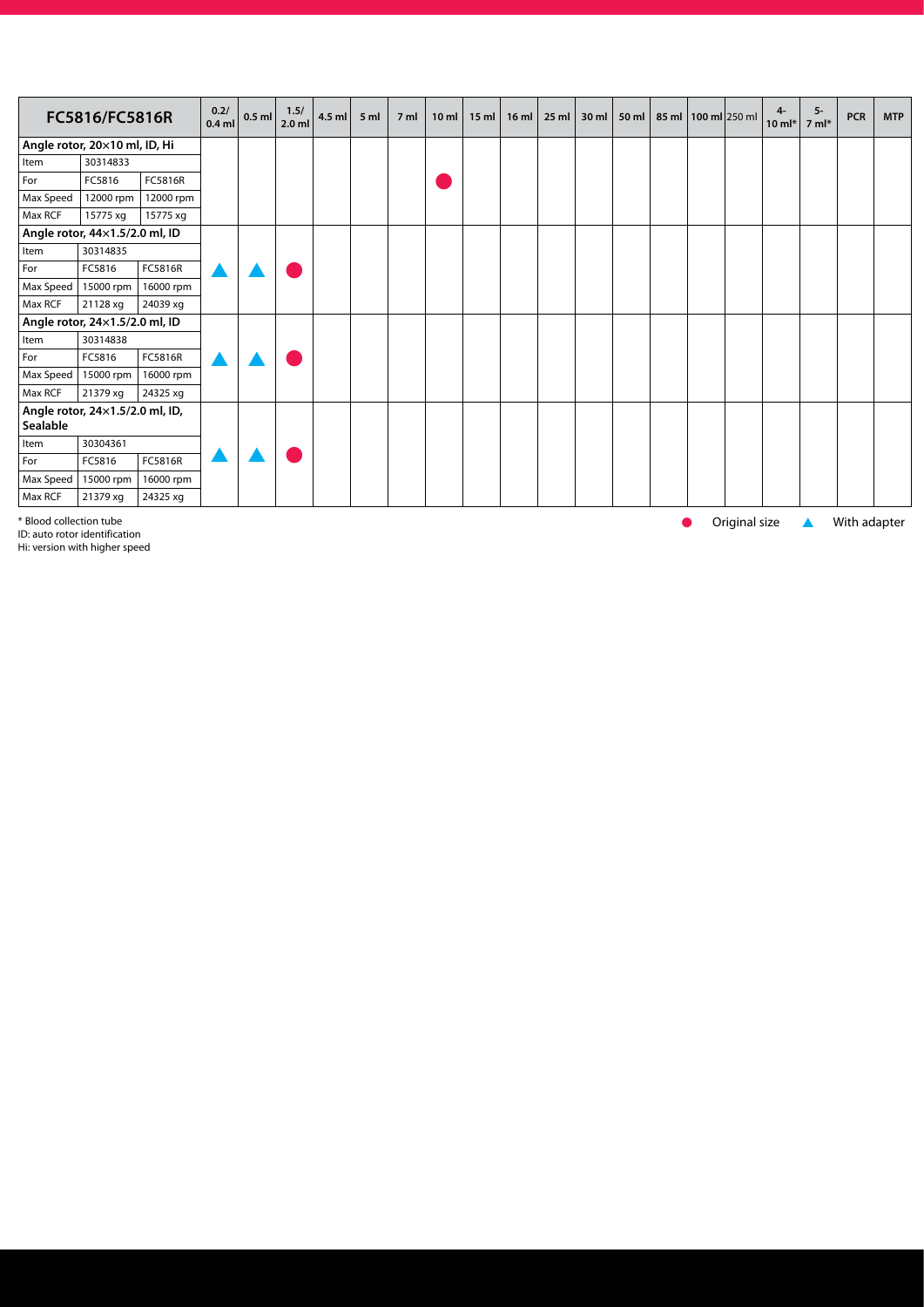## *Frontier*™  *5000 Series Multi Pro Centrifuges*

| Model                                   |                         | FC5714                                |                         | <b>FC5718</b>                                            |                                | <b>FC5718R</b>                        | FC5816                                                           |                                                |                         | <b>FC5816R</b>                        |  |
|-----------------------------------------|-------------------------|---------------------------------------|-------------------------|----------------------------------------------------------|--------------------------------|---------------------------------------|------------------------------------------------------------------|------------------------------------------------|-------------------------|---------------------------------------|--|
| Maximum Speed                           |                         | 14000 rpm<br>10 rpm/set               |                         | 18000 rpm<br>10 rpm/set                                  |                                | 18000 rpm<br>10 rpm/set               | 15000 rpm                                                        | 10 rpm/set                                     |                         | 16000 rpm<br>10 rpm/set               |  |
| <b>Maximum RCF</b>                      |                         | $18624 \times g$<br>$10 \times g/sec$ |                         | $23542 \times g$<br>$10 \times g/sec$                    |                                | $23542 \times q$<br>$10 \times g/sec$ | $21379 \times q$<br>$10 \times g/sec$                            |                                                |                         | $24325 \times q$<br>$10 \times g/sec$ |  |
| <b>Maximum Capacity</b>                 |                         | $4 \times 100$ ml                     |                         | $4 \times 100$ ml                                        |                                | $4 \times 100$ ml                     | $6 \times 250$ ml                                                |                                                |                         | $6 \times 250$ ml                     |  |
| TemperaturR range                       |                         | Air cool                              |                         | Air cool                                                 |                                | $-20 - 40^{\circ}C$                   | Air cool                                                         |                                                |                         | $-20 - 40$ °C                         |  |
| <b>Running Time</b>                     |                         |                                       |                         | Short Spin, 10 sec to 99 hr 59 min 59 sec, or continuous |                                |                                       |                                                                  |                                                |                         |                                       |  |
| Noise Level<br>(depending on the rotor) |                         | $\leq 63 \pm 2$ dB(A)                 |                         | $\leq 60 \pm 2$ dB(A)                                    | $\leq 60 \pm 2$ dB(A)          |                                       |                                                                  | $\leq 61 \pm 2$ dB(A)<br>$\leq 63 \pm 2$ dB(A) |                         |                                       |  |
| <b>Number of Compatible</b><br>Rotors   |                         | 9                                     |                         | 19                                                       | 19                             |                                       | 13<br>13                                                         |                                                |                         |                                       |  |
| Acc/Dec Levels                          |                         |                                       |                         |                                                          | 10                             |                                       |                                                                  |                                                |                         |                                       |  |
| Allowable Kinetic Energy                |                         | 5595 Nm                               |                         | 16672 Nm                                                 |                                | 25111 Nm                              |                                                                  | 34363 Nm                                       |                         | 34363 Nm                              |  |
| <b>AC Power</b>                         | $120V \sim$<br>50/60 Hz | $230 V \sim$<br>50/60 Hz              | $120V \sim$<br>50/60 Hz | 230 V $\sim$<br>50/60 Hz                                 | $120V \sim$<br>50/60 Hz        | $230 V \sim$<br>50/60 Hz              | $120V \sim$<br>50/60 Hz                                          | $230 V \sim$<br>50/60 Hz                       | $120V \sim$<br>50/60 Hz | 230 V $\sim$<br>50/60 Hz              |  |
| <b>Current Consumption</b>              | 2.4A                    | 1.1A                                  | 4.0 A                   | 2.0A                                                     | 6.0A                           | 3.0 A                                 | 4.2A                                                             | 2.4A                                           | 7.8 A                   | 3.7A                                  |  |
| <b>Power Consumption</b>                | 300 W                   | 240 W                                 | 475W                    | 455 W                                                    | 660 W                          | 660 W                                 | 520W                                                             | 530W                                           | 850W                    | 785 W                                 |  |
| <b>Voltage Fluctuation</b>              |                         |                                       | ±10%                    |                                                          |                                |                                       |                                                                  |                                                |                         |                                       |  |
| Dimensions ( $W \times D \times H$ )    |                         | 362 x 493 x 330 mm                    |                         | $408 \times 499 \times 351$ mm                           | $407 \times 731 \times 359$ mm |                                       | $446 \times 538 \times 354$ mm<br>$723 \times 538 \times 354$ mm |                                                |                         |                                       |  |
| Net Weight (without rotor)              |                         | 30 kg                                 |                         | 43 kg                                                    | 60 kg                          |                                       | 52 kg<br>77 kg                                                   |                                                |                         |                                       |  |
| Environment                             |                         |                                       |                         |                                                          |                                | For indoor use only                   |                                                                  |                                                |                         |                                       |  |

### **Other Standard Features and Equipment**

Ten acceleration and ten deceleration rates, pre-selection of running time from 10s to 99h 59min or continuous, audible signal at the end of each run with melody options, quick spin, CFC-free refrigeration system, sample temperature indication and standstill cooling (refrigerated models)

### **Compliance**

**• Product Safety:** EN 61010-1; EN 61010-2-020

**• EMC:** EN 61326-1

#### **OHAUS CORPORATION** \* 7 Campus Drive Suite 310

Parsippany, NJ 07054 USA

#### **www.ohaus.com**

*With offices throughout Europe, Asia and Latin America*

**\* ISO 9001:2008** Registered Quality Management System 30385117



80775112 © Copyright OHAUS Corporation

80775112 © Copyright OHAUS Corporation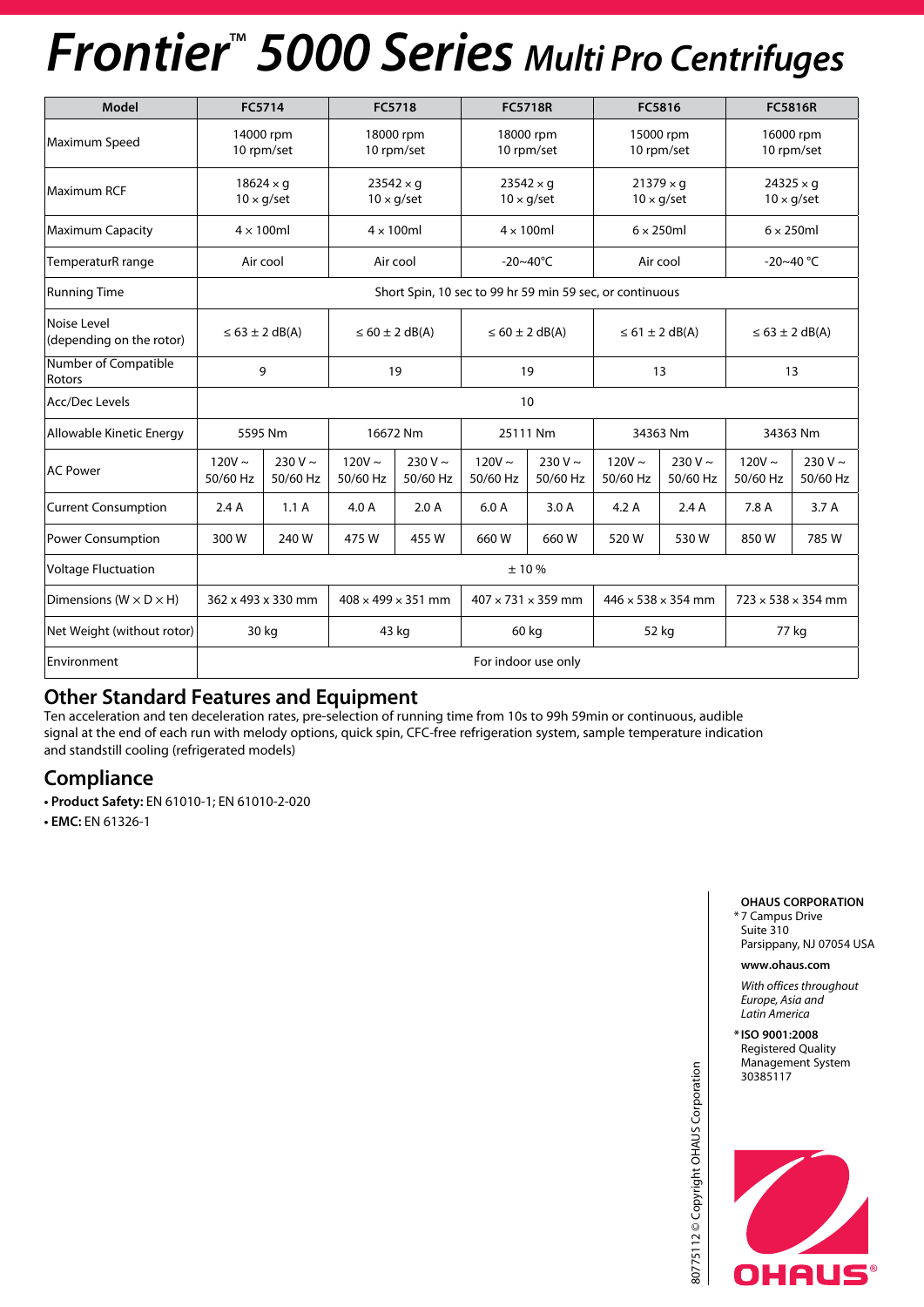|                        | Order No.                                 | 30304361  | <b>Description</b> |                      | Rotor, Angle, 24x1.5/2.0ml, ID, Sealable |                   |  |  |  |  |  |  |
|------------------------|-------------------------------------------|-----------|--------------------|----------------------|------------------------------------------|-------------------|--|--|--|--|--|--|
|                        | Compartible to                            | FC5714    | FC5718             | <b>FC5718R</b>       | FC5816                                   | <b>FC5816R</b>    |  |  |  |  |  |  |
|                        | max. speed                                | 14000 rpm | 14000 rpm          | 15000 rpm            | 15000 rpm                                | 16000 rpm         |  |  |  |  |  |  |
|                        | max. RCF                                  | 18624 xg  | 18624 xg           | 21379 xg             | 21379 xg                                 | 24325 xg          |  |  |  |  |  |  |
| <b>Accessories</b>     |                                           |           |                    |                      |                                          |                   |  |  |  |  |  |  |
| Order No.              | <b>Description</b>                        |           | Vol./Tube          | <b>Tube Diameter</b> | Tube type                                | No.of tubes/rotor |  |  |  |  |  |  |
| <b>Without Adapter</b> | Rotor, Angle, 24x1.5/2.0 ml, ID, Sealable |           | $1.5/2.0$ ml       | $11 \text{ mm}$      | Micro tube                               | 24                |  |  |  |  |  |  |
| 30130885               | Adapter, 1x0.5 ml D8mm, 6/pk              |           | $0.5$ ml           | 8 mm                 | Micro tube                               | 24                |  |  |  |  |  |  |
| 30130884               | Adapter, 1×0.2/0.4 ml D6mm, 6/pk          |           | $0.2/0.4$ ml       | 6 <sub>mm</sub>      | Micro tube                               | 24                |  |  |  |  |  |  |

|           | Order No.                             | 30314820                 | <b>Description</b> |                                   | Rotor, Swing out, 4x250ml, ID |                   |
|-----------|---------------------------------------|--------------------------|--------------------|-----------------------------------|-------------------------------|-------------------|
|           | Compartible to                        | FC5714                   | FC5718             | <b>FC5718R</b>                    | FC5816                        | <b>FC5816R</b>    |
|           | max. speed                            |                          |                    |                                   | 4500 rpm                      | 4500 rpm          |
|           | max. RCF                              | $\overline{\phantom{0}}$ | —                  | $\overbrace{\phantom{123221111}}$ | 3780 xg                       | 3780 xg           |
|           |                                       |                          | <b>Accessories</b> |                                   |                               |                   |
| Order No. | <b>Description</b>                    |                          | Vol./Tube          | <b>Tube Diameter</b>              | Tube type                     | No.of tubes/rotor |
| 30314901  | Screw Cap, Rack of 250 ml Rotor, 2/pk |                          |                    |                                   |                               |                   |
| 30314902  | O-ring, Rack of 250 ml Rotor, 10/pk   |                          |                    |                                   |                               |                   |
| 30314903  | Rack, 1x250 ml D62 mm FB, 2/pk        |                          | 250 ml             | 62 mm                             | Flat bottom                   | 4                 |
| 30314904  | Rack, 1×100 ml D41 mm RB, 2/pk        |                          | 100 ml             | 41 mm                             | Round bottom                  | $\overline{4}$    |
| 30314907  | Rack, 1×50 ml D34 mm RB, 2/pk, v3     |                          | 50 ml              | 34 mm                             | Round bottom                  | 4                 |
| 30314905  | Rack, 3×50 ml D29 mm RB, 2/pk         |                          | 50 ml              | 29 mm                             | Round bottom                  | 12                |
| 30314906  | Rack, 3x50 ml D29 mm FA, 2/pk         |                          | 50 ml              | 29 mm                             | Conical bottom                | 12                |
| 30314908  | Rack, 2×50 ml D29 mm Rim, 2/pk        |                          | 50 ml              | 29 mm                             | Skirted conical bottom        | 8                 |
| 30314909  | Rack, 1×50 ml D29 mm Rim, 2/pk, v3    |                          | 50 ml              | 29 mm                             | Skirted conical bottom        | $\overline{4}$    |
| 30314910  | Rack, 5x25 ml D24.5 mm RB, 2/pk       |                          | $25$ ml            | 24.5 mm                           | Round bottom                  | 20                |
| 30314911  | Rack, 3×25 ml D24.5 mm Rim, 2/pk      |                          | $25$ ml            | 24.5 mm                           | Skirted conical bottom        | 12                |
| 30314912  | Rack, 9x15 ml D17 mm RB, 2/pk         |                          | 15 <sub>m</sub>    | 17 mm                             | Round bottom                  | 36                |
| 30314913  | Rack, 7x15 ml D17 mm FA, 2/pk         |                          | $15 \text{ ml}$    | $17 \text{ mm}$                   | Conical bottom                | 28                |
| 30314914  | Rack, 7x15 ml D17 mm Rim, 2/pk        |                          | $15 \text{ ml}$    | 17 mm                             | Skirted conical bottom        | 28                |
| 30314915  | Rack, 8×10 ml D16 mm RB, 2/pk         |                          | $10 \text{ ml}$    | 16 mm                             | Round bottom                  | 32 <sup>2</sup>   |
| 30304367  | Rack, 8×4-10 ml D16 mm Vac, 2/pk      |                          | 4-10 ml            | 16 mm                             | Vacutainer                    | 32                |
| 30314916  | Rack, 14x5-7 ml D13 mm RB, 2/pk       |                          | 5-7 ml             | $13 \text{ mm}$                   | Round bottom                  | 56                |
| 30314917  | Rack, 10x1.6-7 ml D13 mm Vac, 2/pk    |                          | $1.6 - 7$ ml       | $13 \text{ mm}$                   | Vacutainer                    | 40                |
| 30304368  | Adapter, 9x1.5/2.0 ml D11 mm, 2/pk    |                          | $1.5/2.0$ ml       | $11 \text{ mm}$                   | Micro tube                    | 36                |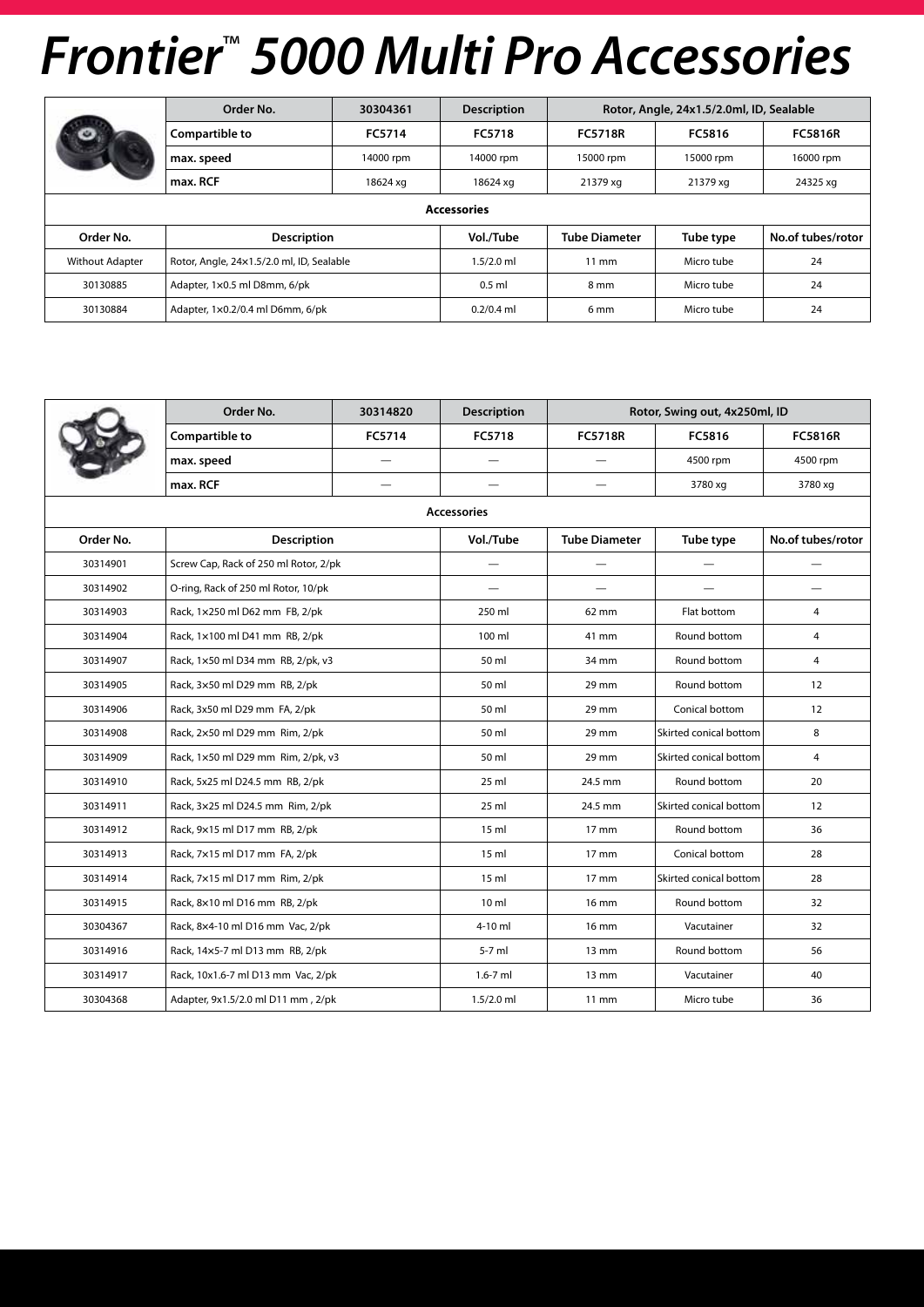|                        | Order No.                        | 30314821 | <b>Description</b> |                      | Rotor, Angle, 6×250 ml FB, ID |                   |
|------------------------|----------------------------------|----------|--------------------|----------------------|-------------------------------|-------------------|
|                        | <b>Compartible to</b>            | FC5714   | <b>FC5718</b>      | <b>FC5718R</b>       | FC5816                        | <b>FC5816R</b>    |
|                        | max. speed                       |          |                    |                      | 8000 rpm                      | 8000 rpm          |
|                        | max. RCF                         |          |                    |                      | $10016 \times g$              | $10016 \times g$  |
|                        |                                  |          | <b>Accessories</b> |                      |                               |                   |
| Order No.              | <b>Description</b>               |          | Vol./Tube          | <b>Tube Diameter</b> | Tube type                     | No.of tubes/rotor |
| <b>Without Adapter</b> | Rotor, Angle, 6x250 ml FB, ID    |          | 250 ml             | 62 mm                | <b>FB</b>                     | 6                 |
| 30304374               | Adapter, 1×50 ml D30 mm FA, 2/pk |          | 50 ml              | 30 mm                | Conical bottom                | 6                 |
| 30304373               | Adapter, 1×50 ml D29 mm RB, 2/pk |          | 50 ml              | $29$ mm              | Round bottom                  | 6                 |
| 30304372               | Adapter, 2×30 ml D26 mm RB, 2/pk |          | 30 ml              | 26 mm                | Round bottom                  | 12                |
| 30304371               | Adapter, 4×15 ml D17 mm FA, 2/pk |          | 15 <sub>m</sub>    | $17 \text{ mm}$      | Conical bottom                | 24                |
| 30304370               | Adapter, 5×10 ml D16 mm RB, 2/pk |          | 10 <sub>m</sub>    | $16 \text{ mm}$      | Round bottom                  | 30                |
| 30304369               | Adapter, 8×1.5 ml D11 mm, 2/pk   |          | $1.5$ ml           | $11 \text{ mm}$      | Micro tube                    | 48                |

|           | Order No.                        | 30314822 | <b>Description</b> |                      | Rotor, Swing out, 4x100 ml, ID |                   |
|-----------|----------------------------------|----------|--------------------|----------------------|--------------------------------|-------------------|
|           | Compartible to                   | FC5714   | FC5718             | <b>FC5718R</b>       | FC5816                         | <b>FC5816R</b>    |
|           | max. speed                       | 4500 rpm | 4500 rpm           | 4500 rpm             | $\overline{\phantom{0}}$       |                   |
|           | max. RCF                         | 3350 xg  | 3350 xg            | 3350 xg              |                                |                   |
|           |                                  |          | <b>Accessories</b> |                      |                                |                   |
| Order No. | <b>Description</b>               |          | Vol./Tube          | <b>Tube Diameter</b> | Tube type                      | No.of tubes/rotor |
| 30314842  | Rack, 1×100 ml D46 mm RB, 2/pk   |          | 100 ml             | 46 mm                | Round bottom                   | 4                 |
| 30314843  | Rack, 1×85 ml D38 mm RB, 2/pk    |          | 85 ml              | 38 mm                | Round bottom                   | 4                 |
| 30314844  | Rack, 1×50 ml D34 mm RB, 2/pk    |          | 50 ml              | 34 mm                | Round bottom                   | $\overline{4}$    |
| 30314845  | Rack, 1×50 ml D29 mm RB, 2/pk    |          | 50 ml              | 29 mm                | Round bottom                   | $\overline{4}$    |
| 30314846  | Rack, 1×50 ml D29 mm FA, 2/pk    |          | 50 ml              | 29 mm                | Conical bottom                 | 4                 |
| 30314847  | Rack, 1×50 ml D29 mm Rim, 2/pk   |          | 50 ml              | 29 mm                | Skirted conical bottom         | $\overline{4}$    |
| 30314848  | Rack, 1×30 ml D25 mm Rim, 2/pk   |          | 30 ml              | 25 mm                | Skirted conical bottom         | 4                 |
| 30314849  | Rack, 1×25 ml D25 mm RB, 2/pk    |          | $25$ ml            | 25 mm                | Round bottom                   | $\overline{4}$    |
| 30314852  | Rack, 7×15 ml D17 mm RB, 2/pk    |          | 15 <sub>m</sub>    | 17 mm                | Round bottom                   | 28                |
| 30314850  | Rack, 2×15 ml D17 mm FA, 2/pk    |          | 15 <sub>m</sub>    | $17 \text{ mm}$      | Conical bottom                 | 8                 |
| 30314851  | Rack, 1×15 ml D17 mm Rim, 2/pk   |          | 15 <sub>m</sub>    | $17 \text{ mm}$      | Skirted conical bottom         | 4                 |
| 30314858  | Rack, 5×4-10 ml D16 mm Sar, 2/pk |          | 4-10 ml            | 16 mm                | Sarstedt                       | 20                |
| 30314853  | Rack, 9×5-7 ml D13 mm RB, 2/pk   |          | $5-7$ ml           | $13 \text{ mm}$      | Round bottom                   | 36                |
| 30314856  | Rack, 7×5-7 ml D13 mm RB, 2/pk   |          | 5-7 ml             | 13 mm                | Round bottom                   | 28                |
| 30314857  | Rack, 7×5-7 ml D13 mm Vac, 2/pk  |          | $5-7$ ml           | $13 \text{ mm}$      | Vacutainer                     | 28                |
| 30314854  | Rack, 10×1.5 ml D11 mm, 2/pk     |          | $1.5$ ml           | 11 mm                | Micro tube                     | 40                |
| 30314855  | Rack, 9×4.5 ml D12 mm FB, 2/pk   |          | 4.5 ml             | $12 \text{ mm}$      | Flat bottom                    | 36                |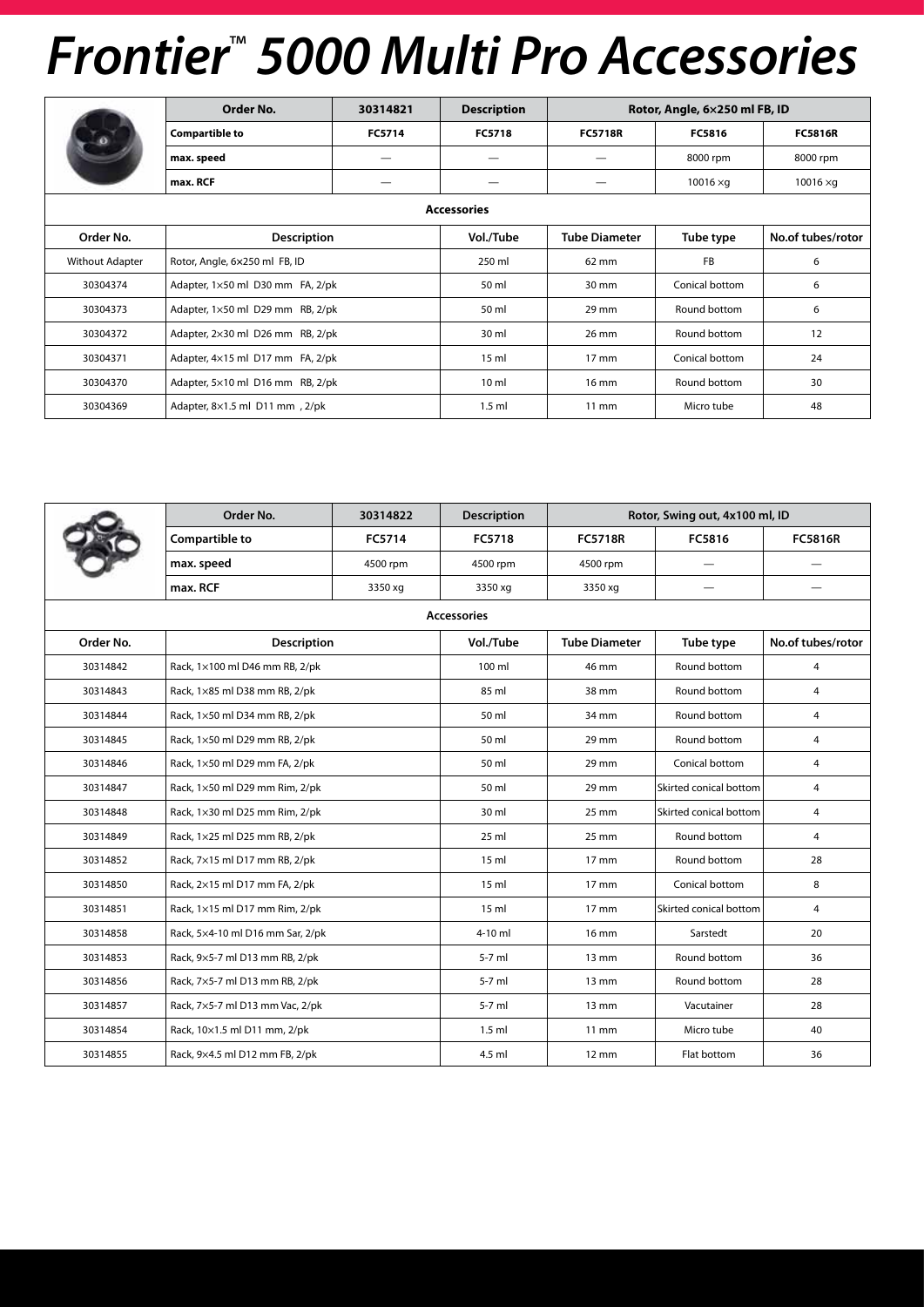|           | Order No.                                | 30314823 | <b>Description</b> |                          | Rotor, Swing out, 4x100ml, ID, Sealable |                   |
|-----------|------------------------------------------|----------|--------------------|--------------------------|-----------------------------------------|-------------------|
|           | Compartible to                           | FC5714   | FC5718             | <b>FC5718R</b>           | FC5816                                  | <b>FC5816R</b>    |
|           | max. speed                               | 4000 rpm | 5000 rpm           | 5000 rpm                 |                                         |                   |
|           | max. RCF                                 | 2486 xg  | 3885 xg            | 3885 xg                  |                                         |                   |
|           |                                          |          | <b>Accessories</b> |                          |                                         |                   |
| Order No. | Description                              |          | Vol./Tube          | <b>Tube Diameter</b>     | Tube type                               | No.of tubes/rotor |
| 30314860  | Bucket, 100 ml w/o Cap, 2/pk             |          |                    | $\overline{\phantom{0}}$ |                                         |                   |
| 30314861  | Bucket, 100 ml w/ Cap, Sealable, 2/pk    |          |                    | —                        |                                         |                   |
| 30314862  | Screw Cap, 100 ml Bucket, Sealable, 2/pk |          |                    |                          |                                         |                   |
| 30314863  | O-ring, 100 ml Bucket, Sealable, 10/pk   |          |                    | $\overline{\phantom{0}}$ |                                         |                   |
| 30314864  | Rack, 1×100 ml D40 mm RB, 2/pk           |          | 100 ml             | 40 mm                    | Round bottom                            | 4                 |
| 30314865  | Rack, 1×85 ml D38 mm RB, 2/pk, v2        |          | 85 ml              | 38 mm                    | Round bottom                            | $\overline{4}$    |
| 30314866  | Rack, 1×50 ml D34 mm RB, 2/pk, v2        |          | 50 ml              | 34 mm                    | Round bottom                            | $\overline{4}$    |
| 30314867  | Rack, 1×50 ml D29 mm RB, 2/pk, v2        |          | 50 ml              | 29 mm                    | Round bottom                            | $\overline{4}$    |
| 30314868  | Rack, 1×50 ml D29 mm FA, 2/pk, v2        |          | 50 ml              | 29 mm                    | Conical bottom                          | $\overline{4}$    |
| 30314881  | Bucket, 2×50 ml D29 mm FA, w/ Rack, 2/pk |          | 50 ml              | 29 mm                    | Conical bottom                          | 8                 |
| 30314869  | Rack, 1×50 ml D29 mm Rim, 2/pk, v2       |          | 50 ml              | 29 mm                    | Skirted conical bottom                  | $\overline{4}$    |
| 30314870  | Rack, 1×30 ml D25 mm Rim, 2/pk, v2       |          | 30 ml              | 25 mm                    | Skirted conical bottom                  | $\overline{4}$    |
| 30314871  | Rack, 1×25 ml D25 mm RB, 2/pk, v2        |          | 25 ml              | 25 mm                    | Round bottom                            | 4                 |
| 30314872  | Rack, 1×15 ml D17 mm FA, 2/pk            |          | 15 <sub>m</sub>    | 17 mm                    | Conical bottom                          | $\overline{4}$    |
| 30314873  | Rack, 2×15 ml D17 mm FA, 2/pk, v2        |          | 15 <sub>m</sub>    | 17 mm                    | Conical bottom                          | 8                 |
| 30314874  | Rack, 2×15 ml D17 mm Rim, 2/pk           |          | 15 <sub>m</sub>    | 17 mm                    | Skirted conical bottom                  | 8                 |
| 30314875  | Rack, 4×15 ml D17 mm RB, 2/pk            |          | 15 <sub>m</sub>    | $17 \text{ mm}$          | Round bottom                            | 16                |
| 30314882  | Bucket, 3×15 ml D17 mm FA, w/ Rack, 2/pk |          | 15 <sub>m</sub>    | $17 \text{ mm}$          | Conical bottom                          | 12                |
| 30314878  | Rack, 3×10 ml D17 mm Sar, 2/pk           |          | 10 <sub>m</sub>    | 17 mm                    | Sarstedt                                | 12                |
| 30314880  | Rack, 4×10 ml D17 mm Vac, 2/pk           |          | 10 <sub>m</sub>    | 17 mm                    | Vacutainer                              | 16                |
| 30314876  | Rack, 7×5-7 ml D13 mm RB, 2/pk, v2       |          | 5-7 ml             | $13 \text{ mm}$          | Round bottom                            | 28                |
| 30314879  | Rack, 4×5-7 ml D13 mm RB, 2/pk           |          | $5-7$ ml           | $13 \text{ mm}$          | Round bottom                            | 16                |
| 30314877  | Rack, 5×1.5 ml D11 mm, 2/pk              |          | $1.5$ ml           | $11 \text{ mm}$          | Micro tube                              | 20                |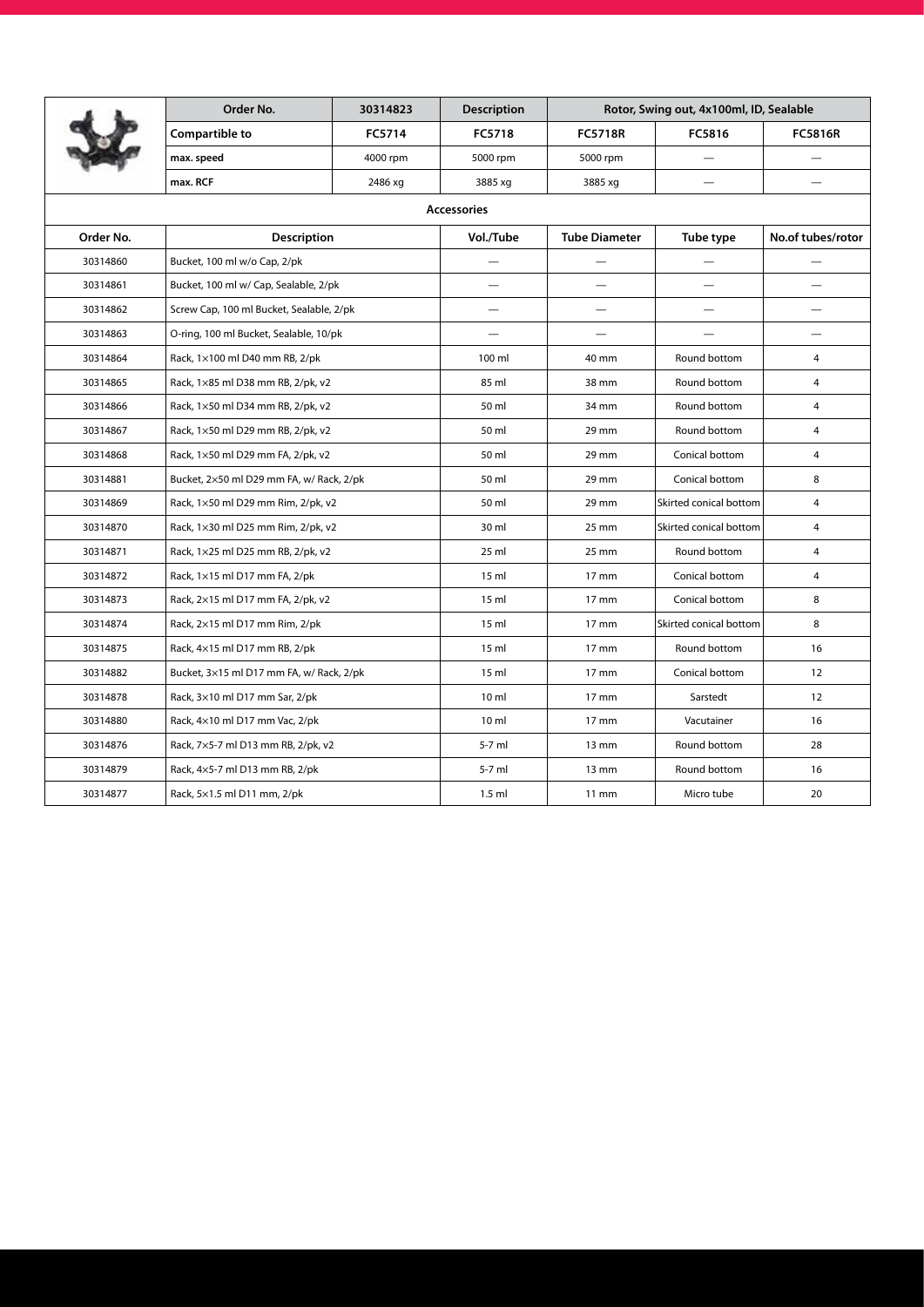|                        | Order No.                          | 30314824 | <b>Description</b> |                      | Rotor, Swing out, 2x3MTP, ID |                   |  |  |  |  |  |
|------------------------|------------------------------------|----------|--------------------|----------------------|------------------------------|-------------------|--|--|--|--|--|
|                        | Compartible to                     | FC5714   | FC5718             | <b>FC5718R</b>       | FC5816                       | <b>FC5816R</b>    |  |  |  |  |  |
|                        | max. speed                         | 4500 rpm | 4500 rpm           | 4500 rpm             | 4500 rpm                     | 4500 rpm          |  |  |  |  |  |
|                        | max. RCF                           | 2716 xg  | 2716 xg            | 2716 xg              | 2716 xg                      | 2716 xg           |  |  |  |  |  |
| <b>Accessories</b>     |                                    |          |                    |                      |                              |                   |  |  |  |  |  |
| Order No.              | <b>Description</b>                 |          | Vol./Tube          | <b>Tube Diameter</b> | Tube type                    | No.of tubes/rotor |  |  |  |  |  |
| <b>Without Adapter</b> | Rotor, Swing out, 2 x3MTP, ID      |          | <b>MTP</b>         |                      |                              | 6                 |  |  |  |  |  |
| 30314890               | Bucket, 3×MTP, 2/pk                |          | <b>MTP</b>         |                      |                              | 6                 |  |  |  |  |  |
| 30314891               | Adapter, 48×1.5/2.0 ml D11mm, 2/pk |          | $1.5/2.0$ ml       | 11mm                 | Micro tube                   | 96                |  |  |  |  |  |

|                    | Order No.                            | 30314825 | <b>Description</b> | Rotor, Angle, 6x85 ml RB, ID, Hi |                |                   |  |  |  |
|--------------------|--------------------------------------|----------|--------------------|----------------------------------|----------------|-------------------|--|--|--|
|                    | Compartible to                       | FC5714   | FC5718             | <b>FC5718R</b>                   | FC5816         | <b>FC5816R</b>    |  |  |  |
|                    | max. speed                           |          | 11000 rpm          | 13500 rpm                        |                |                   |  |  |  |
|                    | max. RCF                             |          | 13932 xg           | 20984 xg                         |                |                   |  |  |  |
| <b>Accessories</b> |                                      |          |                    |                                  |                |                   |  |  |  |
| Order No.          | <b>Description</b>                   |          | Vol./Tube          | <b>Tube Diameter</b>             | Tube type      | No.of tubes/rotor |  |  |  |
| Without Adapter    | Rotor, Angle, 6 × 85 ml RB, ID, Hi   |          | 85 ml              | 38 mm                            | Round bottom   | 6                 |  |  |  |
| 30314895           | Adapter, 1×50 ml D29 mm RB, 2/pk, v2 |          | 50 ml              | $29$ mm                          | Round bottom   | 6                 |  |  |  |
| 30314896           | Adapter, 1×50 ml D29 mm FA, 2/pk     |          | 50 ml              | 29 mm                            | Conical bottom | 6                 |  |  |  |
| 30314894           | Adapter, 1×30 ml D25 mm RB, 2/pk     |          | 30 ml              | 25 mm                            | Round bottom   | 6                 |  |  |  |
| 30314899           | Adapter, 1×16 ml D18 mm RB, 2/pk     |          | 16 ml              | 18 mm                            | Round bottom   | 6                 |  |  |  |
| 30314897           | Adapter, 1×15 ml D17 mm FA, 2/pk     |          | $15 \text{ ml}$    | $17 \text{ mm}$                  | Conical bottom | 6                 |  |  |  |
| 30314898           | Adapter, 2×15 ml D17 mm RB, 2/pk     |          | $15$ ml            | $17 \text{ mm}$                  | Round bottom   | 12                |  |  |  |
| 30314893           | Adapter, 1×15 ml D17 mm RB, 2/pk     |          | 15 <sub>m</sub>    | 17 mm                            | Round bottom   | 6                 |  |  |  |

|                    | Order No.                            | 30314826 | <b>Description</b> | Rotor, Angle, 6×85 ml RB, ID |                  |                   |  |  |
|--------------------|--------------------------------------|----------|--------------------|------------------------------|------------------|-------------------|--|--|
|                    | Compartible to                       | FC5714   | FC5718             | <b>FC5718R</b>               | FC5816           | <b>FC5816R</b>    |  |  |
|                    | max. speed                           |          | 9000 rpm           | 9000 rpm                     | 11000 rpm        | 13000 rpm         |  |  |
|                    | max. RCF                             |          | $10413 \times q$   | $10413 \times g$             | 15555 $\times$ g | $21726 \times g$  |  |  |
| <b>Accessories</b> |                                      |          |                    |                              |                  |                   |  |  |
| Order No.          | <b>Description</b>                   |          | Vol./Tube          | <b>Tube Diameter</b>         | Tube type        | No.of tubes/rotor |  |  |
| Without Adapter    | Rotor, Angle, 6 ×85 ml RB, ID        |          | 85 ml              | 38 mm                        | Round bottom     | 6                 |  |  |
| 30314895           | Adapter, 1×50 ml D29 mm RB, 2/pk, v2 |          | 50 ml              | 29 mm                        | Round bottom     | 6                 |  |  |
| 30314896           | Adapter, 1×50 ml D29 mm FA, 2/pk     |          | 50 ml              | 29 mm                        | Conical bottom   | 6                 |  |  |
| 30314894           | Adapter, 1×30 ml D25 mm RB, 2/pk     |          | 30 ml              | $25 \text{ mm}$              | Round bottom     | 6                 |  |  |
| 30314899           | Adapter, 1×16 ml D18 mm RB, 2/pk     |          | $16 \text{ ml}$    | $18 \text{ mm}$              | Round bottom     | 6                 |  |  |
| 30314897           | Adapter, 1×15 ml D17 mm FA, 2/pk     |          | 15 <sub>m</sub>    | $17 \text{ mm}$              | Conical bottom   | 6                 |  |  |
| 30314898           | Adapter, 2×15 ml D17 mm RB, 2/pk     |          | 15 <sub>m</sub>    | 17 mm                        | Round bottom     | 12                |  |  |
| 30314893           | Adapter, 1×15 ml D17 mm RB, 2/pk     |          | 15 <sub>m</sub>    | $17 \text{ mm}$              | Round bottom     | 6                 |  |  |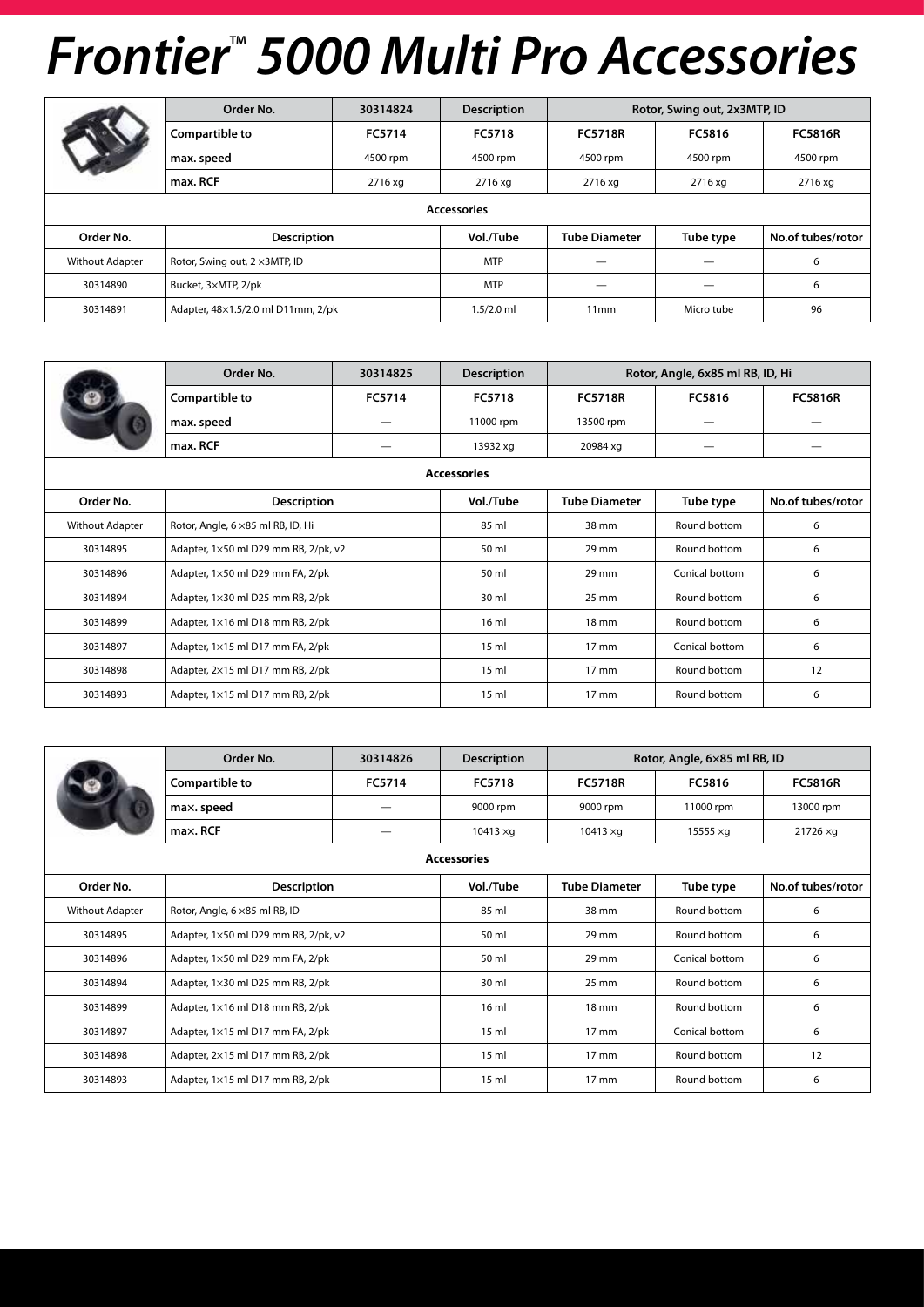|                        | Order No.                            | 30314827 | <b>Description</b> | Rotor, Angle, 4×85 ml RB, ID, Hi |                |                   |  |  |
|------------------------|--------------------------------------|----------|--------------------|----------------------------------|----------------|-------------------|--|--|
|                        | Compartible to                       | FC5714   | <b>FC5718</b>      | <b>FC5718R</b>                   | FC5816         | <b>FC5816R</b>    |  |  |
|                        | max. speed                           |          | 12000 rpm          | 12000 rpm                        | 12000 rpm      | 12000 rpm         |  |  |
|                        | max. RCF                             |          | 14809 xg           | 14809 xg                         | 14809 xg       | 14809 xg          |  |  |
| <b>Accessories</b>     |                                      |          |                    |                                  |                |                   |  |  |
| Order No.              | <b>Description</b>                   |          | Vol./Tube          | <b>Tube Diameter</b>             | Tube type      | No.of tubes/rotor |  |  |
| <b>Without Adapter</b> | Rotor, Angle, 4×85 ml RB, ID, Hi     |          | 85 ml              | 38 mm                            | Round bottom   | 4                 |  |  |
| 30314895               | Adapter, 1×50 ml D29 mm RB, 2/pk, v2 |          | 50 ml              | 29 mm                            | Round bottom   | 4                 |  |  |
| 30314896               | Adapter, 1×50 ml D29 mm FA, 2/pk     |          | 50 ml              | 29 mm                            | Conical bottom | 4                 |  |  |
| 30314894               | Adapter, 1×30 ml D25 mm RB, 2/pk     |          | 30 ml              | $25 \text{ mm}$                  | Round bottom   | 4                 |  |  |
| 30314899               | Adapter, 1×16 ml D18 mm RB, 2/pk     |          | 16 <sub>m</sub>    | 18 mm                            | Round bottom   | 4                 |  |  |
| 30314897               | Adapter, 1×15 ml D17 mm FA, 2/pk     |          | 15 <sub>m</sub>    | 17 mm                            | Conical bottom | 4                 |  |  |
| 30314898               | Adapter, 2×15 ml D17 mm RB, 2/pk     |          | 15 <sub>m</sub>    | 17 mm                            | Round bottom   | 8                 |  |  |
| 30314893               | Adapter, 1×15 ml D17 mm RB, 2/pk     |          | 15 <sub>m</sub>    | 17 mm                            | Round bottom   | 4                 |  |  |

|                    | Order No.                             | 30314828 | <b>Description</b> |                      | Rotor, Swing out, 16×50 ml, ID |                   |  |  |
|--------------------|---------------------------------------|----------|--------------------|----------------------|--------------------------------|-------------------|--|--|
|                    | Compartible to                        | FC5714   | FC5718             | <b>FC5718R</b>       | FC5816                         | <b>FC5816R</b>    |  |  |
|                    | max. speed                            |          |                    |                      | 4500 rpm                       | 4500 rpm          |  |  |
|                    | max. RCF                              |          |                    |                      | 3735 xg                        | 3735 xg           |  |  |
| <b>Accessories</b> |                                       |          |                    |                      |                                |                   |  |  |
| Order No.          | <b>Description</b>                    |          | Vol./Tube          | <b>Tube Diameter</b> | Tube type                      | No.of tubes/rotor |  |  |
| 30304375           | Rack, 4×50 ml D29 mm FA, 2/pk         |          | 50 ml              | $29$ mm              | Conical bottom                 | 16                |  |  |
| 30314583           | Rack, 10×15 ml D17 mm FA, 2/pk        |          | 15 <sub>m</sub>    | $17 \text{ mm}$      | Conical bottom                 | 40                |  |  |
| 30314585           | Rack, 12x4-10 ml D16 mm Vac/Sar, 2/pk |          | $4-10$ ml          | $16 \text{ mm}$      | Vacutainer/Sarstedt            | 48                |  |  |
| 30314584           | Rack, 14×5-7 ml D13 mm Vac/Sar, 2/pk  |          | $5-7$ ml           | $13 \text{ mm}$      | Vacutainer/Sarstedt            | 56                |  |  |

|                        | Order No.                                   | 30314829           | <b>Description</b> | Rotor, Angle, 10×50 ml FA, ID |                |                   |  |  |
|------------------------|---------------------------------------------|--------------------|--------------------|-------------------------------|----------------|-------------------|--|--|
|                        | Compartible to                              | <b>FC5714</b>      | <b>FC5718</b>      | <b>FC5718R</b>                | FC5816         | <b>FC5816R</b>    |  |  |
|                        | max. speed                                  |                    | 7500 rpm           | 7500 rpm                      | 9000 rpm       | 10500 rpm         |  |  |
|                        | max. RCF                                    |                    | 8174 xg            | 8174 xg                       | 11771 xg       | 16022 xg          |  |  |
| <b>Accessories</b>     |                                             |                    |                    |                               |                |                   |  |  |
| Order No.              |                                             | <b>Description</b> |                    | <b>Tube Diameter</b>          | Tube type      | No.of tubes/rotor |  |  |
| <b>Without Adapter</b> | Rotor, Angle, 10×50 ml FA, ID               |                    | 50 ml              | $29$ mm                       | Conical bottom | 10                |  |  |
| 30130894               | Adapter, 1×15 ml D17 mm RB, 2/pk, v2        |                    | 15 <sub>m</sub>    | $17 \text{ mm}$               | Round bottom   | 10                |  |  |
| 30130889               | Adapter, $1\times7$ ml D13.5 mm RB, $2$ /pk |                    | 7 <sub>m</sub>     | 13.5 mm                       | Round bottom   | 10                |  |  |
| 30130890               | Adapter, 1×5 ml D13.5 mm, 2/pk              |                    | 5 <sub>m</sub>     | 13.5 mm                       | Round bottom   | 10                |  |  |
| 30130886               | Adapter, 1×1.5/2.0 ml D11 mm, 6/pk          |                    | $1.5/2.0$ ml       | $11 \text{ mm}$               | Micro tube     | 10                |  |  |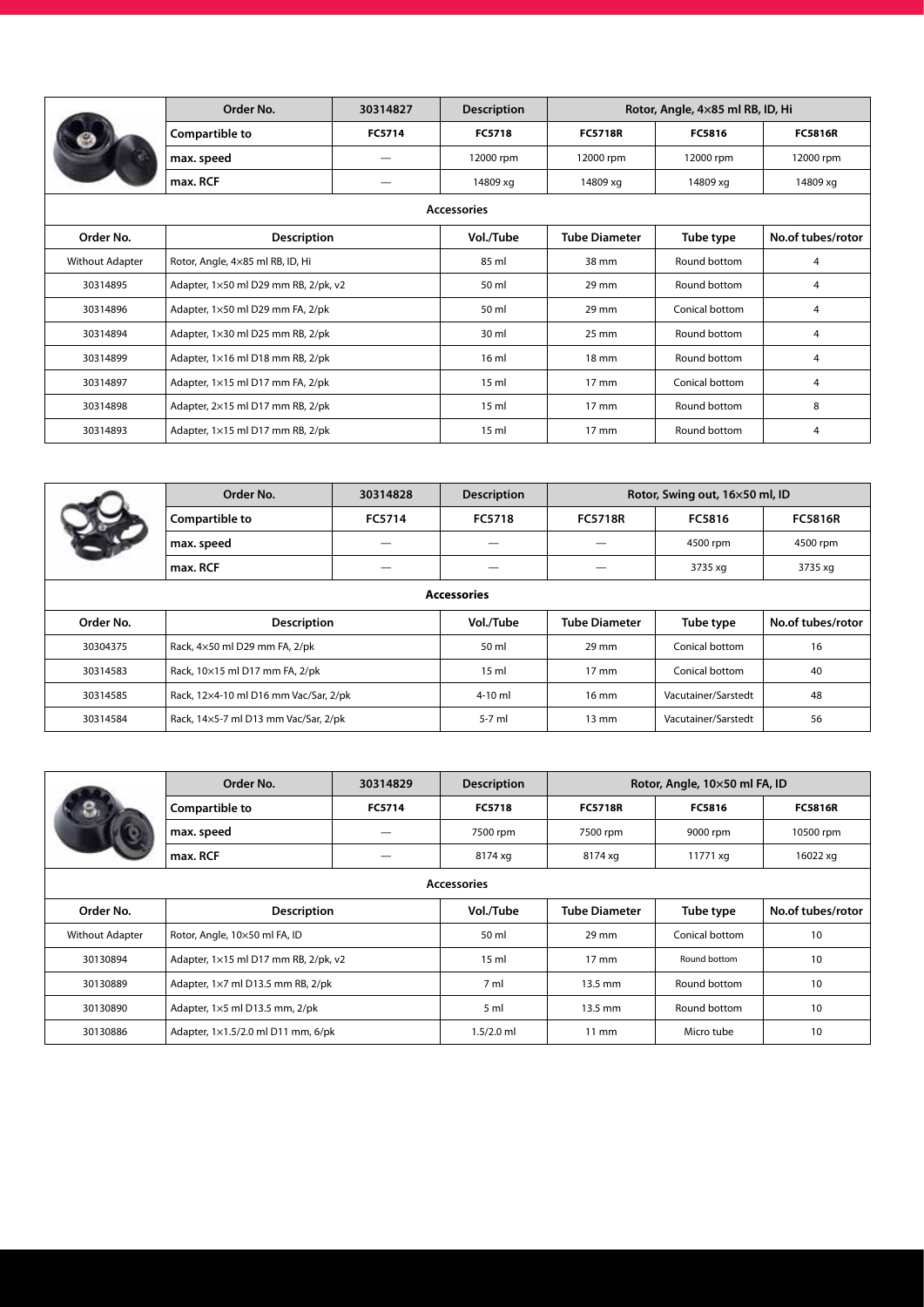|                    | Order No.                            | 30314830 | <b>Description</b> | Rotor, Angle, 6×50 ml RB/FA, ID |                      |                   |  |  |
|--------------------|--------------------------------------|----------|--------------------|---------------------------------|----------------------|-------------------|--|--|
| <b>G</b>           | Compartible to                       | FC5714   | FC5718             | <b>FC5718R</b>                  | FC5816               | <b>FC5816R</b>    |  |  |
|                    | max. speed                           | 6000 rpm | 6000 rpm           | 6000 rpm                        |                      |                   |  |  |
|                    | max. RCF                             | 4427 xg  | 4427 xg            | 4427 xg                         |                      |                   |  |  |
| <b>Accessories</b> |                                      |          |                    |                                 |                      |                   |  |  |
| Order No.          | <b>Description</b>                   |          | Vol./Tube          | <b>Tube Diameter</b>            | Tube type            | No.of tubes/rotor |  |  |
| Without Adapter    | Rotor, Angle, 6×50 ml RB/FA, ID      |          |                    | $29$ mm                         | Round/Conical bottom | 6                 |  |  |
| 30130891           | Adapter, 1×30 ml D26 mm, 2/pk        |          | 30 ml              | 26 mm                           | Round bottom         | 6                 |  |  |
| 30130892           | Adapter, 1×16 ml D18 mm, 2/pk        |          | 16 <sub>m</sub>    | $18 \text{ mm}$                 | Round bottom         | 6                 |  |  |
| 30130893           | Adapter, 1×15 ml D17 mm, 2/pk        |          | 15 <sub>m</sub>    | $17 \text{ mm}$                 | Round bottom         | 6                 |  |  |
| 30130894           | Adapter, 1×15 ml D17 mm RB, 2/pk, v2 |          | 15 <sub>m</sub>    | $17 \text{ mm}$                 | Round/Conical bottom | 6                 |  |  |
| 30130889           | Adapter, 1×7 ml D13.5 mm RB, 2/pk    |          | 7 <sub>m</sub>     | 13.5 mm                         | Round bottom         | 6                 |  |  |
| 30130890           | Adapter, 1×5 ml D13.5 mm, 2/pk       |          | 5 <sub>m</sub>     | 13.5 mm                         | Round bottom         | 6                 |  |  |
| 30130886           | Adapter, 1×1.5/2.0 ml D11 mm, 6/pk   |          | $1.5/2.0$ ml       | $11 \text{ mm}$                 | Micro tube           | 6                 |  |  |

|                        | Order No.                          | 30314831           | <b>Description</b> | Rotor, Angle, 6×50 ml RB, ID, Hi |                |                   |  |  |  |
|------------------------|------------------------------------|--------------------|--------------------|----------------------------------|----------------|-------------------|--|--|--|
|                        | <b>Compartible to</b>              | FC5714             | FC5718             | <b>FC5718R</b>                   | FC5816         | <b>FC5816R</b>    |  |  |  |
|                        | max. speed                         |                    | 12000 rpm          | 12000 rpm                        | 13000 rpm      | 13000 rpm         |  |  |  |
|                        | max. RCF                           |                    | 13522 xg           | 13522 xg                         | 15869 xg       | 15869 xg          |  |  |  |
| <b>Accessories</b>     |                                    |                    |                    |                                  |                |                   |  |  |  |
| Order No.              |                                    | <b>Description</b> |                    | <b>Tube Diameter</b>             | Tube type      | No.of tubes/rotor |  |  |  |
| <b>Without Adapter</b> | Rotor, Angle, 6×50 ml RB, ID, Hi   |                    | 50 ml              | $29$ mm                          | Round bottom   | 6                 |  |  |  |
| 30130891               | Adapter, 1×30 ml D26 mm, 2/pk      |                    | 30 ml              | 26 mm                            | Round bottom   | 6                 |  |  |  |
| 30130892               | Adapter, 1×16 ml D18 mm, 2/pk      |                    | 16 <sub>m</sub>    | $18 \text{ mm}$                  | Round bottom   | 6                 |  |  |  |
| 30314892               | Adapter, 1×15 ml D17.5 mm FA, 2/pk |                    | 15 <sub>m</sub>    | 17.5 mm                          | Conical bottom | 6                 |  |  |  |
| 30130893               | Adapter, 1×15 ml D17 mm, 2/pk      |                    | 15 <sub>m</sub>    | $17 \text{ mm}$                  | Round bottom   | 6                 |  |  |  |

|                        | Order No.                          | 30314832 | <b>Description</b> |                      | Rotor, Angle, 30×15 ml RB/FA, ID |                   |  |  |
|------------------------|------------------------------------|----------|--------------------|----------------------|----------------------------------|-------------------|--|--|
|                        | Compartible to                     | FC5714   | FC5718             | <b>FC5718R</b>       | FC5816                           | <b>FC5816R</b>    |  |  |
|                        | max. speed                         | 4500 rpm | 4500 rpm           | 4500 rpm             | 4500 rpm                         | 4500 rpm          |  |  |
|                        | max. RCF                           | 2830 xg  | 2830 xg            | 2830 xg              | 2830 xg                          | 2830 xg           |  |  |
| <b>Accessories</b>     |                                    |          |                    |                      |                                  |                   |  |  |
| Order No.              | <b>Description</b>                 |          | Vol./Tube          | <b>Tube Diameter</b> | Tube type                        | No.of tubes/rotor |  |  |
| <b>Without Adapter</b> | Rotor, Angle, 30×15 ml RB/FA, ID   |          | 15 <sub>m</sub>    | $17 \text{ mm}$      | Round/Conical bottom             | 30                |  |  |
| 30130889               | Adapter, 1×7 ml D13.5 mm RB, 2/pk  |          | 7 ml               | 13.5 mm              | Round bottom                     | 30                |  |  |
| 30130890               | Adapter, 1×5 ml D13.5 mm, 2/pk     |          | 5 <sub>m</sub>     | 13.5 mm              | Round bottom                     | 30                |  |  |
| 30130886               | Adapter, 1×1.5/2.0 ml D11 mm, 6/pk |          | $1.5/2.0$ ml       | $11 \text{ mm}$      | Micro tube                       | 30                |  |  |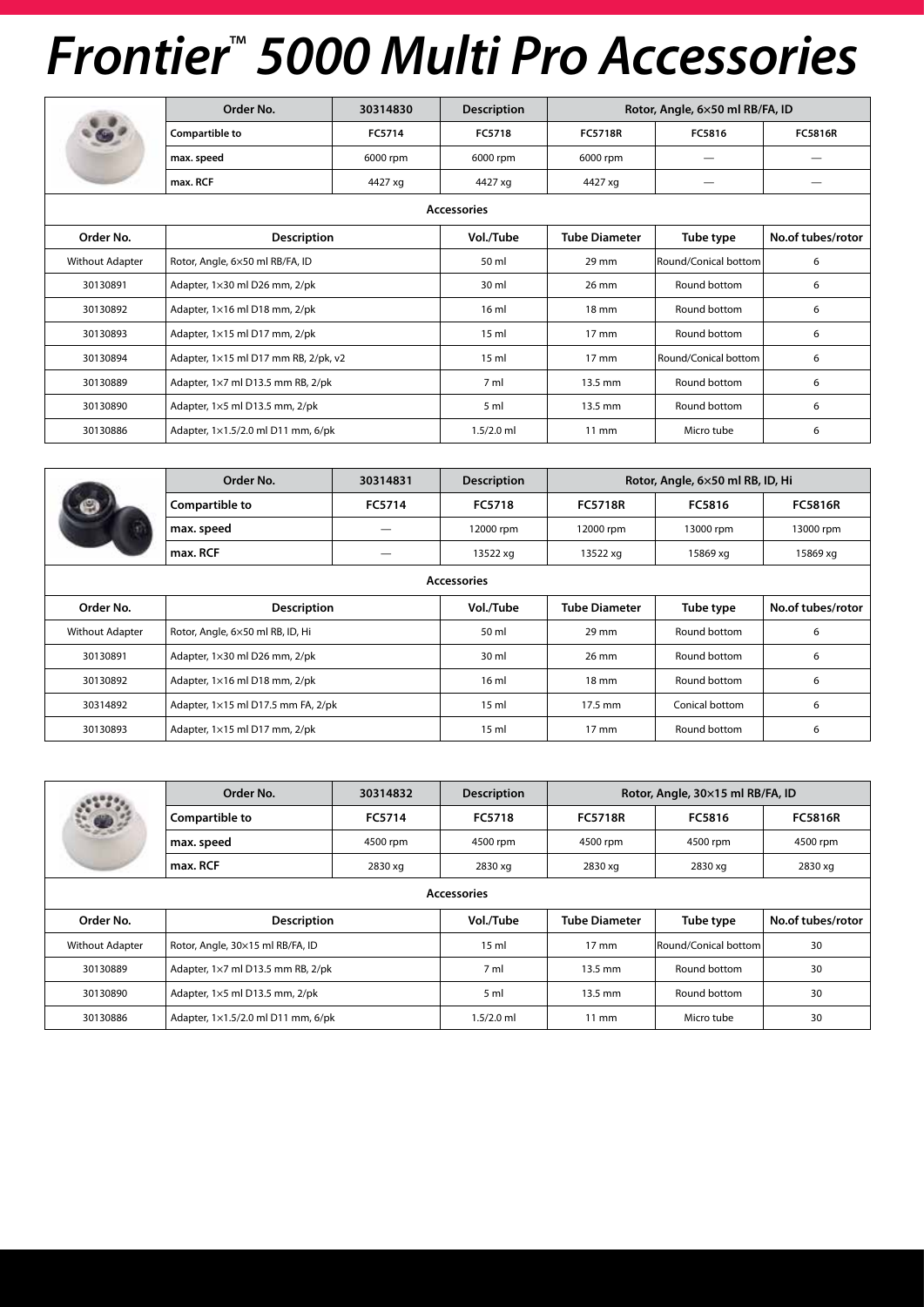|                        | Order No.                        | 30314833 | <b>Description</b> | Rotor, Angle, 20×10ml RB, ID, Hi |              |                   |
|------------------------|----------------------------------|----------|--------------------|----------------------------------|--------------|-------------------|
|                        | Compartible to                   | FC5714   | FC5718             | <b>FC5718R</b>                   | FC5816       | <b>FC5816R</b>    |
|                        | max. speed                       |          | 12000 rpm          | 12000 rpm                        | 12000 rpm    | 12000 rpm         |
|                        | max. RCF                         |          | 15775 xg           | 15775 xg                         | 15775 xg     | 15775 xq          |
|                        |                                  |          | <b>Accessories</b> |                                  |              |                   |
| Order No.              | <b>Description</b>               |          | Vol./Tube          | <b>Tube Diameter</b>             | Tube type    | No.of tubes/rotor |
| <b>Without Adapter</b> | Rotor, Angle, 20×10ml RB, ID, Hi |          | 10 <sub>m</sub>    | $16 \text{ mm}$                  | Round bottom | 20                |

|                        | Order No.                          | 30314834 | <b>Description</b> | Rotor, Angle, 12x15 ml RB/FA, ID |                      |                   |  |  |
|------------------------|------------------------------------|----------|--------------------|----------------------------------|----------------------|-------------------|--|--|
|                        | Compartible to                     | FC5714   | FC5718             | <b>FC5718R</b>                   | FC5816               | <b>FC5816R</b>    |  |  |
|                        | max. speed                         | 6000 rpm | 6000 rpm           | 6000 rpm                         |                      |                   |  |  |
|                        | max. RCF                           | 4427 xg  | 4427 xg            | 4427 xg                          |                      |                   |  |  |
| <b>Accessories</b>     |                                    |          |                    |                                  |                      |                   |  |  |
| Order No.              | <b>Description</b>                 |          | Vol./Tube          | <b>Tube Diameter</b>             | Tube type            | No.of tubes/rotor |  |  |
| <b>Without Adapter</b> | Rotor, Angle, 12×15 ml RB/FA, ID   |          | 15 <sub>m</sub>    | $17 \text{ mm}$                  | Round/Conical bottom | 12                |  |  |
| 30130889               | Adapter, 1×7 ml D13.5 mm RB, 2/pk  |          | 7 ml               | 13.5 mm                          | Round bottom         | 12                |  |  |
| 30130890               | Adapter, 1×5 ml D13.5 mm, 2/pk     |          | 5 <sub>m</sub>     | 13.5 mm                          | Round bottom         | 12                |  |  |
| 30130886               | Adapter, 1×1.5/2.0 ml D11 mm, 6/pk |          | $1.5/2.0$ ml       | $11 \text{ mm}$                  | Micro tube           | 12                |  |  |

|                        | Order No.                         | 30314835 | <b>Description</b> | Rotor, Angle, 44×1.5/2.0 ml, ID |            |                   |  |  |
|------------------------|-----------------------------------|----------|--------------------|---------------------------------|------------|-------------------|--|--|
|                        | Compartible to                    | FC5714   | FC5718             | <b>FC5718R</b>                  | FC5816     | <b>FC5816R</b>    |  |  |
|                        | max. speed                        |          | 13500 rpm          | 13500 rpm                       | 15000 rpm  | 16000 rpm         |  |  |
|                        | max. RCF                          |          | 17113 xq           | 17113 xg                        | 21128 xg   | 24039 xg          |  |  |
| <b>Accessories</b>     |                                   |          |                    |                                 |            |                   |  |  |
| Order No.              | <b>Description</b>                |          | Vol./Tube          | <b>Tube Diameter</b>            | Tube type  | No.of tubes/rotor |  |  |
| <b>Without Adapter</b> | Rotor, Angle, 44×1.5/2.0 ml, ID   |          | $1.5/2.0$ ml       | $11 \text{ mm}$                 | Micro tube | 44                |  |  |
| 30130885               | Adapter, 1×0.5 ml D8 mm, 6/pk     |          | $0.5$ ml           | 8 mm                            | Micro tube | 44                |  |  |
| 30130884               | Adapter, 1×0.2/0.4 ml D6 mm, 6/pk |          | $0.2/0.4$ ml       | 6 <sub>mm</sub>                 | Micro tube | 44                |  |  |

|                        | Order No.                                 | 30314836  | <b>Description</b> | Rotor, Angle, 30×1.5/2.0 ml, ID, Sealable |            |                   |  |  |
|------------------------|-------------------------------------------|-----------|--------------------|-------------------------------------------|------------|-------------------|--|--|
|                        | <b>Compartible to</b>                     | FC5714    | FC5718             | <b>FC5718R</b>                            | FC5816     | <b>FC5816R</b>    |  |  |
|                        | max. speed                                | 12000 rpm | 13000 rpm          | 14000 rpm                                 |            |                   |  |  |
|                        | max. RCF                                  | 15131 xg  | 17758 xg           | 20595 xg                                  |            |                   |  |  |
| <b>Accessories</b>     |                                           |           |                    |                                           |            |                   |  |  |
| Order No.              | <b>Description</b>                        |           | Vol./Tube          | <b>Tube Diameter</b>                      | Tube type  | No.of tubes/rotor |  |  |
| <b>Without Adapter</b> | Rotor, Angle, 30×1.5/2.0 ml, ID, Sealable |           | $1.5/2.0$ ml       | $11 \text{ mm}$                           | Micro tube | 30                |  |  |
| 30130885               | Adapter, 1×0.5 ml D8 mm, 6/pk             |           | $0.5$ ml           | 8 mm                                      | Micro tube | 30                |  |  |
| 30130884               | Adapter, 1×0.2/0.4 ml D6 mm, 6/pk         |           | $0.2/0.4$ ml       | 6 <sub>mm</sub>                           | Micro tube | 30                |  |  |